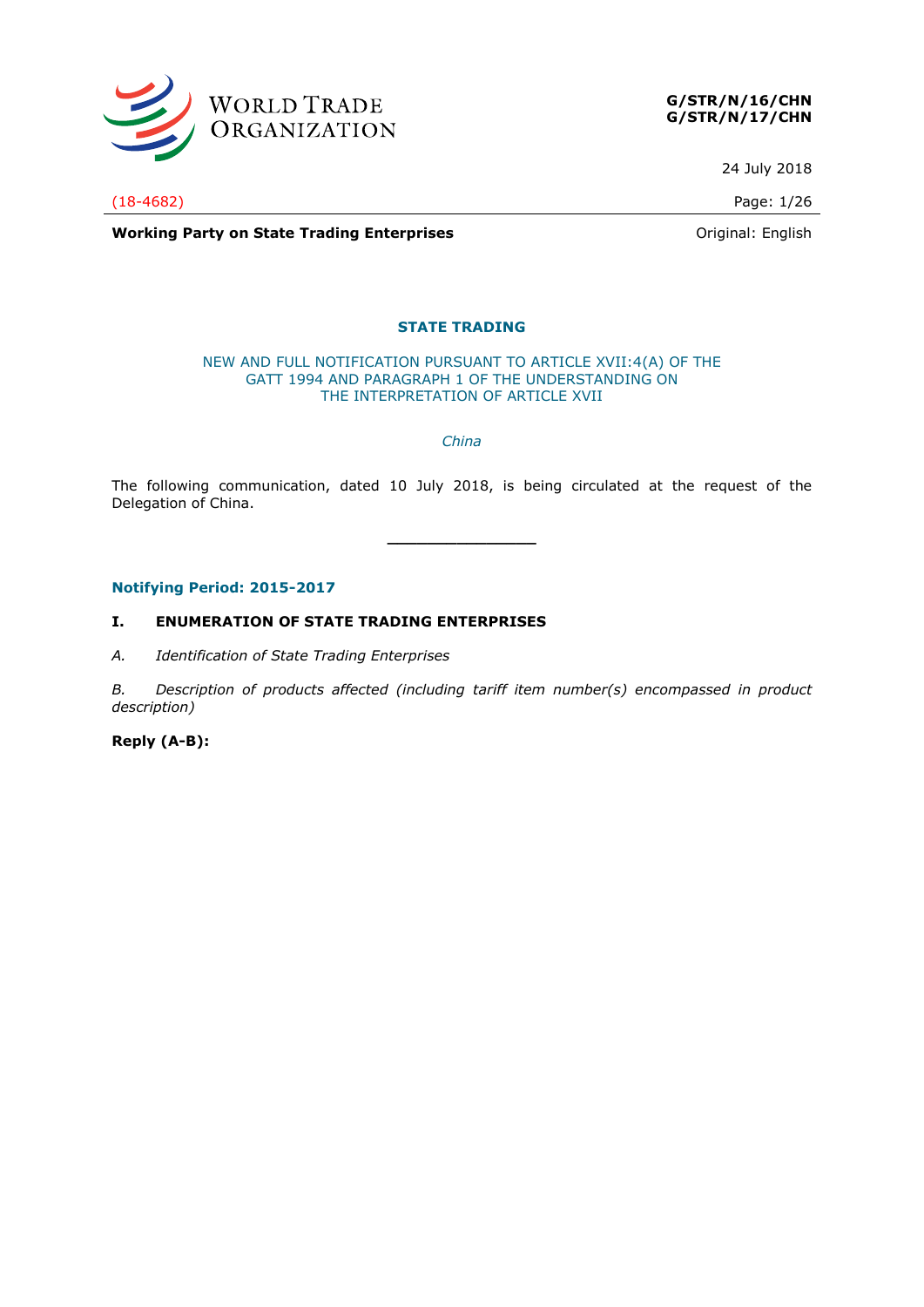#### $-2 -$

#### **Product HS Code State Trading Enterprises (or Reference Documents) Remarks** Grain China National Cereals, Oil and Foodstuffs Import & Export Co. (renamed COFCO Corporation in April 2007) Sugar 1. China National Cereals, Oil and Foodstuffs Import & Export Co. (renamed COFCO Corporation in April 2007) 2. China Sugar and Wine Co.(Group) (later renamed China National Sugar and Alcohol Group Corporation) 3. China Commercial Foreign Trade Corporation Tobacco China National Tobacco Import & Export Co. (Group) (later renamed China Tobacco International Inc.)

1. China National Chemicals Import and Export Co. renamed SINOCHEM Group in January 2003 2. China International United Petroleum and Chemicals

3. China National United Oil Corporation 4. Zhu Hai Zhen Rong Company

5. China National Offshore Oil Corporation

Co., Ltd.

 

Crude oil 27090000

#### **State Trading Products and Enterprises (Import)**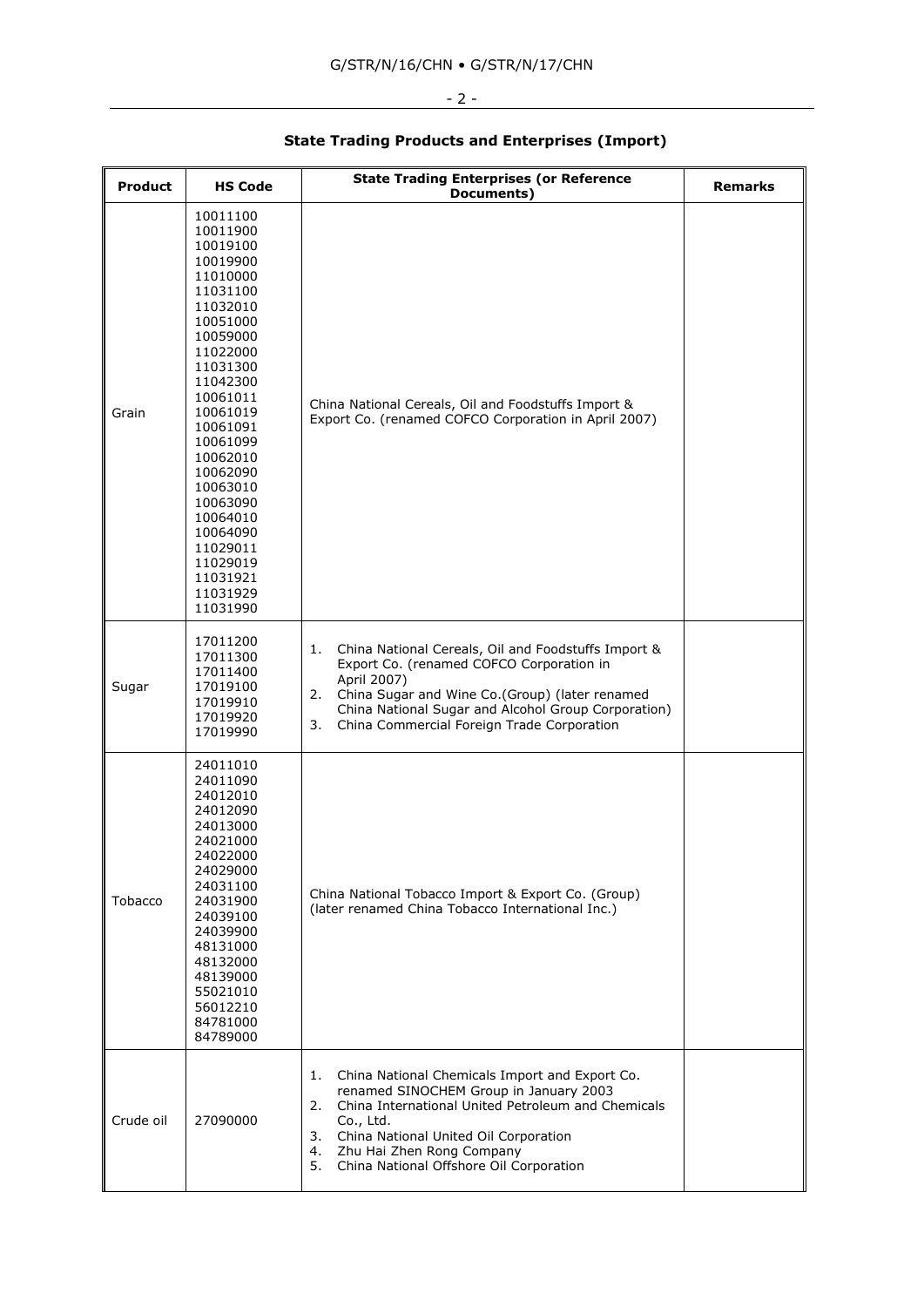## $-3 -$

| <b>Product</b>         | <b>HS Code</b>                                                                                                                                                                                                                                                                                                       | <b>State Trading Enterprises (or Reference</b><br>Documents)                                                                                                                                                                                                                                                                                                                                                                                                                                                                                                                                        | <b>Remarks</b> |
|------------------------|----------------------------------------------------------------------------------------------------------------------------------------------------------------------------------------------------------------------------------------------------------------------------------------------------------------------|-----------------------------------------------------------------------------------------------------------------------------------------------------------------------------------------------------------------------------------------------------------------------------------------------------------------------------------------------------------------------------------------------------------------------------------------------------------------------------------------------------------------------------------------------------------------------------------------------------|----------------|
| Processed<br>oil       | 27101210<br>27101220<br>27101911<br>27101912<br>27101923<br>27101922<br>27101929                                                                                                                                                                                                                                     | 1.<br>China National Chemicals Import and Export Co.<br>renamed SINOCHEM Group in January 2003<br>2.<br>China International United Petroleum and Chemicals<br>Co., Ltd.<br>3. China National United Oil Corporation<br>Zhu Hai Zhen Rong Company<br>4.<br>China Aviation Oil Import and Export Company<br>5.<br>Limited (aviation kerosene and aviation gasoline<br>only)<br>6.<br>China National Offshore Oil Corporation<br>For the list of state-trading enterprises of Fuel Oil,<br>7.<br>please refer to the Ministry of Foreign Trade and<br>Economic Cooperation Announcement No. 28 of 2001 |                |
| Chemical<br>fertilizer | 31021000<br>31022100<br>31022900<br>31023000<br>31024000<br>31025000<br>31026000<br>31029010<br>31028000<br>31029090<br>31031010<br>31031090<br>31039000<br>31049010<br>31042020<br>31042090<br>31043000<br>31049090<br>31051000<br>31052000<br>31053000<br>31054000<br>31055100<br>31055900<br>31056000<br>31059000 | China National Chemicals Import and Export Co.<br>1.<br>renamed SINOCHEM Group in January 2003<br>China National Agriculture Means of Production Group<br>2.<br>Co.                                                                                                                                                                                                                                                                                                                                                                                                                                 |                |
| Cotton                 | 52010000<br>52030000                                                                                                                                                                                                                                                                                                 | ı.<br>China National Textiles Import and Export Co.<br>(renamed Chinatex Corporation in May 2005)<br>2.<br>Beijing Jiu Da Textiles Group Co.<br>3.<br>Tianjin Textiles Industry Supply and Marketing Co.<br>4.<br>Shanghai Textiles Raw Materials Co.<br>5.<br>China National Cotton Reserves Corporation<br>Xinjiang NongKen Import and Export Co., Ltd<br>6.<br>(renamed Xinjiang Yin Long International Agriculture<br>Cooperation Co., Ltd in September 2012)<br>China National Cotton Group Corporation<br>7.                                                                                  |                |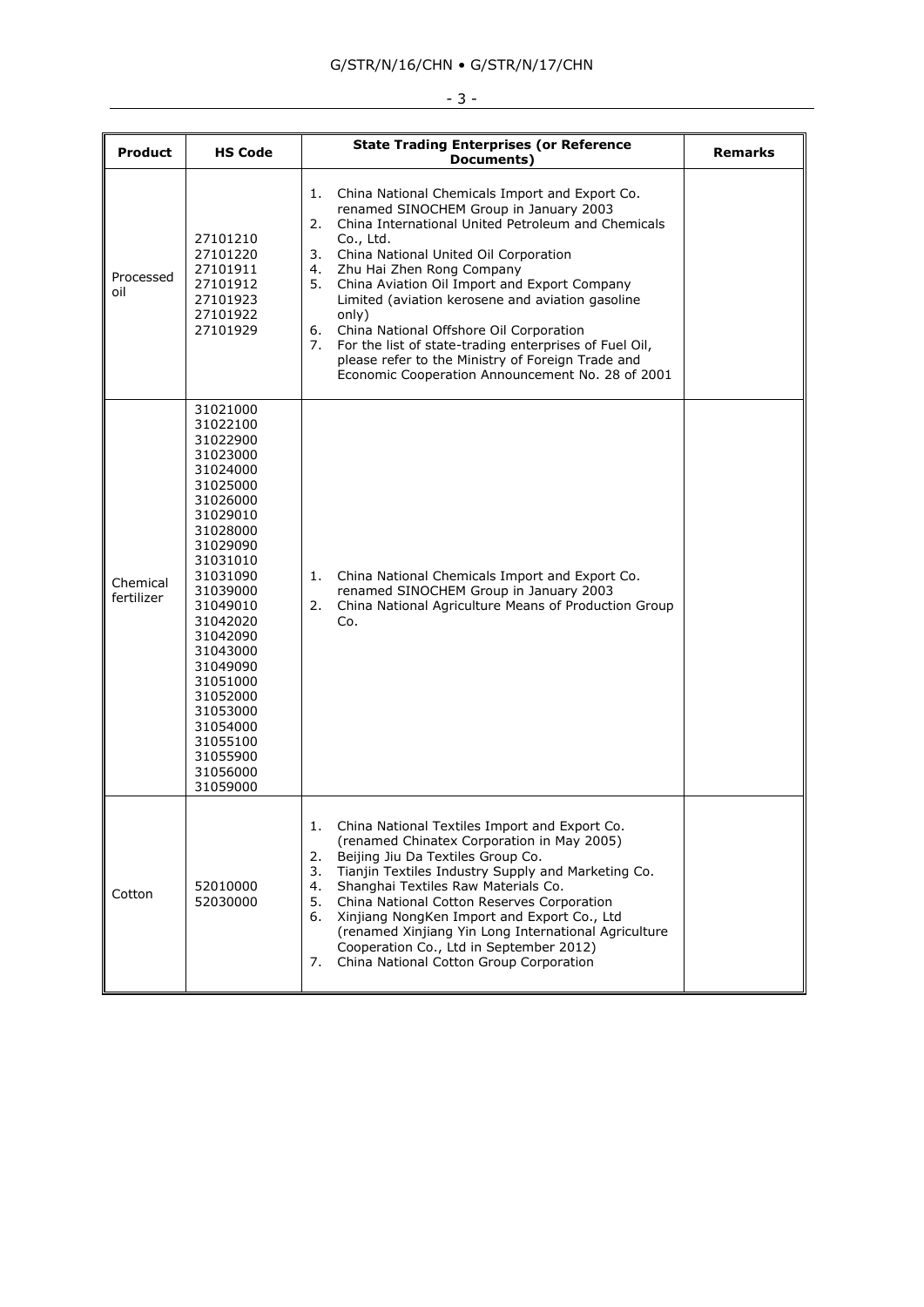# $-4 -$

## **State Trading Products and Enterprises (Export)**

| <b>Product</b>                                                                                                                  | <b>HS Code</b>                                                                                                                                                       | <b>State Trading Enterprises (or Reference</b><br>Documents)                                                                                                                                                                                                                                                                                                                                                           | <b>Remarks</b> |
|---------------------------------------------------------------------------------------------------------------------------------|----------------------------------------------------------------------------------------------------------------------------------------------------------------------|------------------------------------------------------------------------------------------------------------------------------------------------------------------------------------------------------------------------------------------------------------------------------------------------------------------------------------------------------------------------------------------------------------------------|----------------|
| Rice                                                                                                                            | 10061011<br>10061019<br>10061091<br>10061099<br>10062010<br>10062090<br>10063010<br>10063090<br>10064010<br>10064090                                                 | 1.<br>China National Cereals, Oil and Foodstuffs<br>Import & Export Co. (renamed COFCO<br>Corporation in April 2007)<br>Jilin Grain Group Imp. & Exp. Co., Ltd<br>2.<br>3.<br>Hei Longjiang Beidahuang Agriculture Group<br>Corporation                                                                                                                                                                                |                |
| Corn                                                                                                                            | 10051000<br>10059000<br>11042300                                                                                                                                     |                                                                                                                                                                                                                                                                                                                                                                                                                        |                |
| Coal                                                                                                                            | 27011100<br>27011210<br>27011290<br>27011900<br>27021000                                                                                                             | 1.<br>China National Coal Industry Import and<br>Export Corporation (renamed China National<br>Coal Group Corporation in April 2009)<br>2.<br>China National Metals and Minerals Import<br>and Export Co. (renamed China Minmetals<br>Corporation in January 2004)<br>3.<br>Shanxi Coal Import and Export Group Co.,<br>Limited<br>4.<br>Shenhua Group Corporation Ltd.<br>5.<br>Aluminum Corporation of China Limited |                |
| Crude oil                                                                                                                       | 27090000                                                                                                                                                             |                                                                                                                                                                                                                                                                                                                                                                                                                        |                |
| Processed oil                                                                                                                   | 27101210<br>27101220<br>27101291<br>27101299<br>27101911<br>27101912<br>27101919<br>27101923<br>27101922<br>27101929<br>27101999<br>27102000<br>27111100             | 1.<br>China National Chemicals Import and Export<br>Co. (renamed SINOCHEM Group in January<br>2003)<br>2.<br>China International United Petroleum and<br>Chemicals Co., Ltd<br>3.<br>China National United Oil Corporation<br>China National Offshore Oil Corporation<br>4.<br>5.<br>China National Aviation Fuel Group<br>Corporation Aviation fuel only                                                              |                |
| Tungsten and<br>tungstate<br>products<br>(including<br>tungsten ore,<br>ammonium<br>paratungstates<br>and tungsten<br>products) | 26110000<br>26209910<br>26209990<br>28418010<br>28418040<br>28259011<br>28259012<br>28259019<br>28418020<br>28418030<br>28499020<br>81011000<br>81019400<br>81019700 | The list of state trading enterprises of export of<br>antimony, tungsten and silver is published<br>annually:<br>MOFCOM Circular Shang Mao Han No. 975 of 2014,<br>No. 1012 of 2015, No. 969 of 2016                                                                                                                                                                                                                   |                |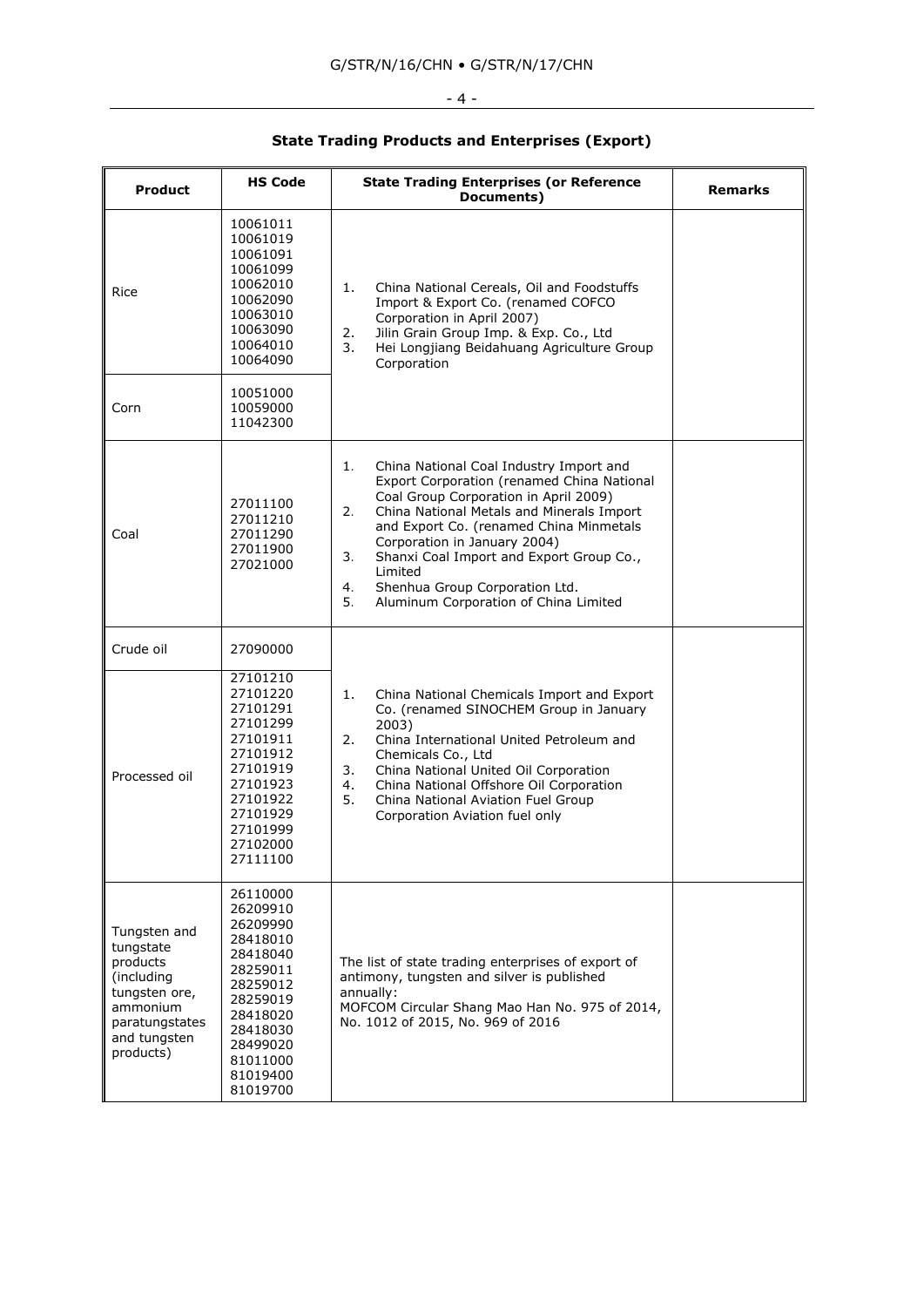| <b>Product</b>                                                                                                         | <b>HS Code</b>                                                                                                                                                                                                                   | <b>State Trading Enterprises (or Reference</b><br>Documents)                                                                                                                                                                                                                                                                                                                                                                                                                                                                                                                                                                                                                                                                                                                                                                                                                                                                                                                                                                                                                                                                         | <b>Remarks</b> |
|------------------------------------------------------------------------------------------------------------------------|----------------------------------------------------------------------------------------------------------------------------------------------------------------------------------------------------------------------------------|--------------------------------------------------------------------------------------------------------------------------------------------------------------------------------------------------------------------------------------------------------------------------------------------------------------------------------------------------------------------------------------------------------------------------------------------------------------------------------------------------------------------------------------------------------------------------------------------------------------------------------------------------------------------------------------------------------------------------------------------------------------------------------------------------------------------------------------------------------------------------------------------------------------------------------------------------------------------------------------------------------------------------------------------------------------------------------------------------------------------------------------|----------------|
| Antimony and<br>antimony<br>Products<br>(including<br>antimony ore,<br>antimony<br>oxides and<br>antimony<br>products) | 26171010<br>26171090<br>28258000<br>81101010<br>81101020<br>81102000<br>81109000                                                                                                                                                 |                                                                                                                                                                                                                                                                                                                                                                                                                                                                                                                                                                                                                                                                                                                                                                                                                                                                                                                                                                                                                                                                                                                                      |                |
| Silver                                                                                                                 | 71061011<br>71061019<br>71061021<br>71061029<br>71069110<br>71069190<br>71069210<br>71069290                                                                                                                                     |                                                                                                                                                                                                                                                                                                                                                                                                                                                                                                                                                                                                                                                                                                                                                                                                                                                                                                                                                                                                                                                                                                                                      |                |
| Tobacco                                                                                                                | 24011010<br>24011090<br>24012010<br>24012090<br>24013000<br>24021000<br>24022000<br>24029000<br>24031100<br>24031900<br>24039100<br>24039900<br>48131000<br>48132000<br>48139000<br>55021010<br>56012210<br>84781000<br>84789000 | 1.<br>China National Tobacco Import & Export Co.<br>(Group) (later renamed China Tobacco<br>International Inc.)<br>2.<br>China Tobacco Liaoning Imp. & Emp. Co.,<br>Ltd.<br>3.<br>China Tobacco Heilongjiang Imp. & Emp. Co.,<br>Ltd.<br>China Tobacco Shanghai Imp.& Emp. Co.,<br>4.<br>Ltd.<br>5.<br>China Tobacco Fujian Imp.& Emp. Co., Ltd.<br>China Tobacco Shandong Imp.& Emp. Co.,<br>6.<br>Ltd.<br>7.<br>China Tobacco Henan Imp.& Emp. Co., Ltd.<br>8.<br>China Tobacco Hubei Imp.& Emp. Co., Ltd.<br>China Tobacco Hunan Imp.& Emp. Co., Ltd.<br>9.<br>China Tobacco Guangdong Imp.& Emp. Co.,<br>10.<br>Ltd.<br>11. China Tobacco Sichuan Imp.& Emp. Co., Ltd.<br>12. China Tobacco Guizhou Imp.& Emp. Co., Ltd.<br>13. China Tobacco Yunnan Imp.& Emp. Co., Ltd.<br>14.<br>Jilin Tobacco Imp. & Exp. Co., Ltd.<br>15. Zhejiang Tobacco Imp. & Exp. Co., Ltd.<br>16. Shenzhen Tobacco Imp. & Exp. Co., Ltd.<br>17.<br>Shaanxi Tobacco Imp. & Exp. Co., Ltd.<br>18. Xinjiang Tobacco Imp. & Exp. Co., Ltd.<br>19.<br>Yunnnan Hongta Imp. & Exp. Co., Ltd. (later<br>renamed Yunnan Tobacco International Co.,<br>$Ltd.$ ) |                |
| Cotton                                                                                                                 | 52010000<br>52030000                                                                                                                                                                                                             | China National Textile Import and Export Co.<br>1.<br>(renamed Chinatex Corporation in May 2005)<br>Xinjiang Uygur Autonomous Region Cotton and<br>2.<br>Jute Import & Export Co<br>Xinjiang NongKen Import and Export Co., Ltd<br>3.<br>(renamed Xinjiang Yin Long International<br>Agriculture Cooperation Co., Ltd in September<br>2012)<br>China National Cotton Reserves Corporation<br>4.                                                                                                                                                                                                                                                                                                                                                                                                                                                                                                                                                                                                                                                                                                                                      |                |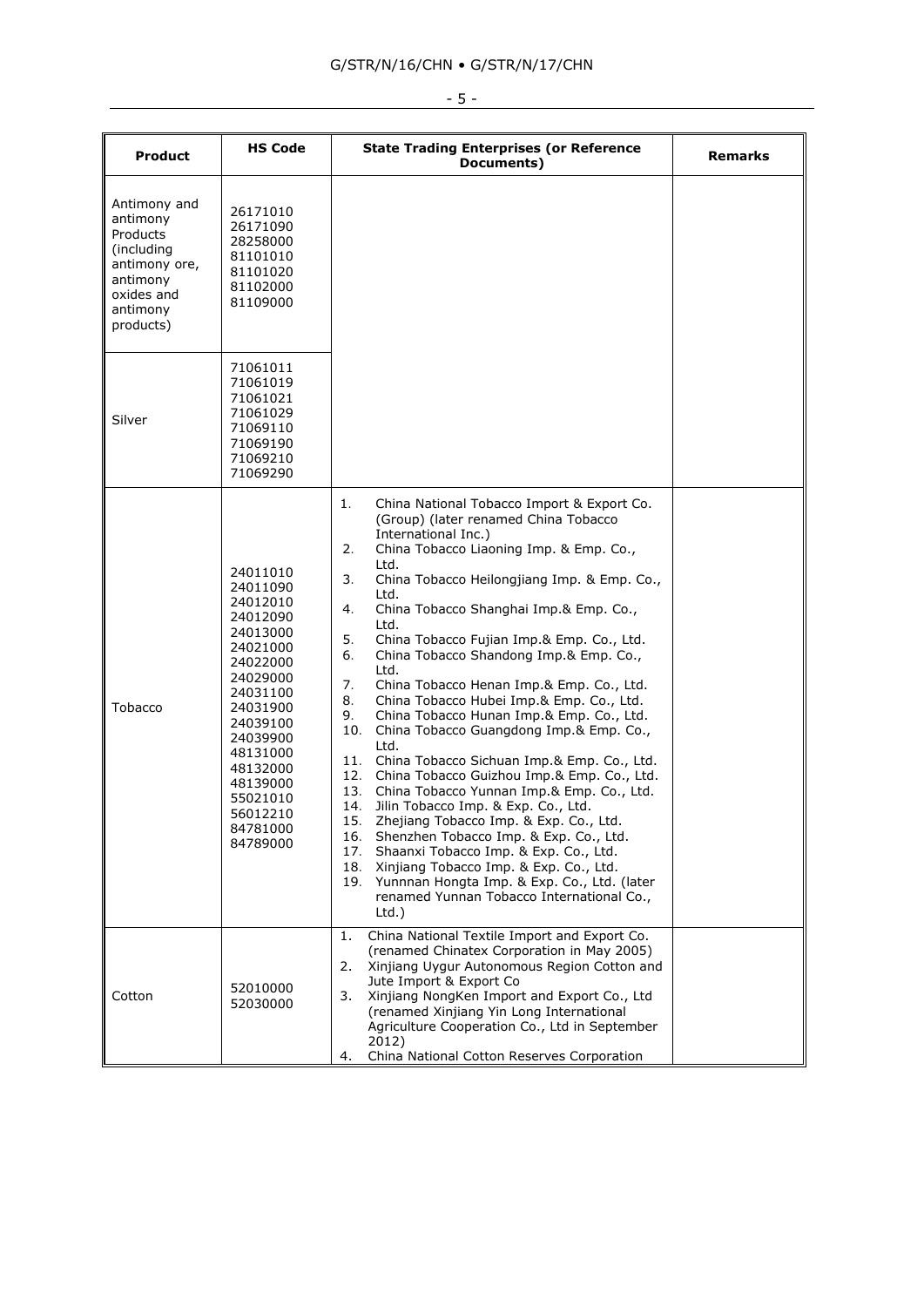#### **II. REASON AND PURPOSES**

*A. Reason or purposes for establishing and/or maintaining state trading enterprise*

**Reply:** To ensure stable supply of products subject to state trading, prevent consumers interests from being affected by drastic price fluctuations, safeguard food security of the nation, protect exhaustible and non-recyclable resources and the environment, and achieve the goal of sustainable development.

The Lists of products subject to state trading are provided for in Annex 2 of Protocol on the Accession of the Peoples Republic of China.

*B. Summary of legal basis for granting the relevant exclusive or special rights or privileges, including legal provisions and summary of statutory or constitutional powers*

#### **Reply:**

|          | Laws, Regulations and Department Rules Commonly Used                                                                                                                                               |  |  |  |  |  |  |  |  |
|----------|----------------------------------------------------------------------------------------------------------------------------------------------------------------------------------------------------|--|--|--|--|--|--|--|--|
| 1.       | Foreign Trade Law of the People's Republic of China                                                                                                                                                |  |  |  |  |  |  |  |  |
| 2.<br>3. | Regulations of the People's Republic of China on the Administration of Import and Export of Goods<br>Catalogue of Goods Subject to the Administration of Import State Trading (MOFTEC Announcement |  |  |  |  |  |  |  |  |
|          | No. 28 of 2001)                                                                                                                                                                                    |  |  |  |  |  |  |  |  |
| 4.       | Catalogue of Import State Trading Enterprises (MOFTEC Announcement No. 28 of 2001)                                                                                                                 |  |  |  |  |  |  |  |  |
| 5.       | Catalogue of Goods Subject to the Administration of Export State Trading (MOFTEC Announcement<br>No. 28 of 2001)                                                                                   |  |  |  |  |  |  |  |  |
| 6.       | Catalogue of Export State Trading Enterprises (MOFTEC Announcement No. 28 of 2001)                                                                                                                 |  |  |  |  |  |  |  |  |
|          | Laws, Regulations and Department Rules Applied to Different Products:                                                                                                                              |  |  |  |  |  |  |  |  |
|          | <b>Agricultural Products</b>                                                                                                                                                                       |  |  |  |  |  |  |  |  |
| 1.       | Interim Measures for the Administration of Import Tariff-Rate Quotas of Agricultural Products<br>(MOFCOM and NDRC Decree No. 4 of 2003)                                                            |  |  |  |  |  |  |  |  |
|          | Chemical fertilizer, crude oil and processed oil                                                                                                                                                   |  |  |  |  |  |  |  |  |
| 1.       | Trial Measures for the State Trading Administration of the Import of Crude Oil, Processed Oil and<br>Chemical Fertilizer (MOFTEC Decree No.27 of 2002)                                             |  |  |  |  |  |  |  |  |
| 2.       | Interim Measures for the Administration of Import Tariff-Rate Quotas of Chemical Fertilizer (Decree<br>of Economic and Trade Commission and General Administration of Customs No. 27 of 2002)      |  |  |  |  |  |  |  |  |
|          | <b>Tobacco</b>                                                                                                                                                                                     |  |  |  |  |  |  |  |  |
| 1.       | Law of the People's Republic of China on Tobacco Monopoly                                                                                                                                          |  |  |  |  |  |  |  |  |
| 2.       | Regulations for the Implementation of the Law of the Peoples Republic of China on Tobacco<br>Monopoly                                                                                              |  |  |  |  |  |  |  |  |
| 3.       | Catalogue of Goods Subject to the Administration of Import State Trading (MOFTEC Announcement<br>No. 28 of 2001)                                                                                   |  |  |  |  |  |  |  |  |
| 4.       | Catalogue of Import State Trading Enterprises (MOFTEC Announcement No. 28 of 2001)                                                                                                                 |  |  |  |  |  |  |  |  |
| 5.       | Catalogue of Goods Subject to the Administration of Export State Trading (Tobacco Monopoly<br>Commodities) (MOFTEC Announcement No. 44 of 2001)                                                    |  |  |  |  |  |  |  |  |
| 6.       | Catalogue of Export State Trading Enterprises (Tobacco Monopoly Commodities) (MOFTEC<br>Announcement No. 44 of 2001)                                                                               |  |  |  |  |  |  |  |  |
|          | Tungsten, Antimony, Silver                                                                                                                                                                         |  |  |  |  |  |  |  |  |
| 1.       | Interim Measures for the Administration of Export of Tungsten and Tungsten Products, Antimony<br>and Antimony Products (Wai Jing Mao Guan Fa No. 649 of 2000)                                      |  |  |  |  |  |  |  |  |
| 2.       | Interim Measures for the Administration of Export of Silver (Wai Jing Mao Guan Fa No. 702 of 1999)                                                                                                 |  |  |  |  |  |  |  |  |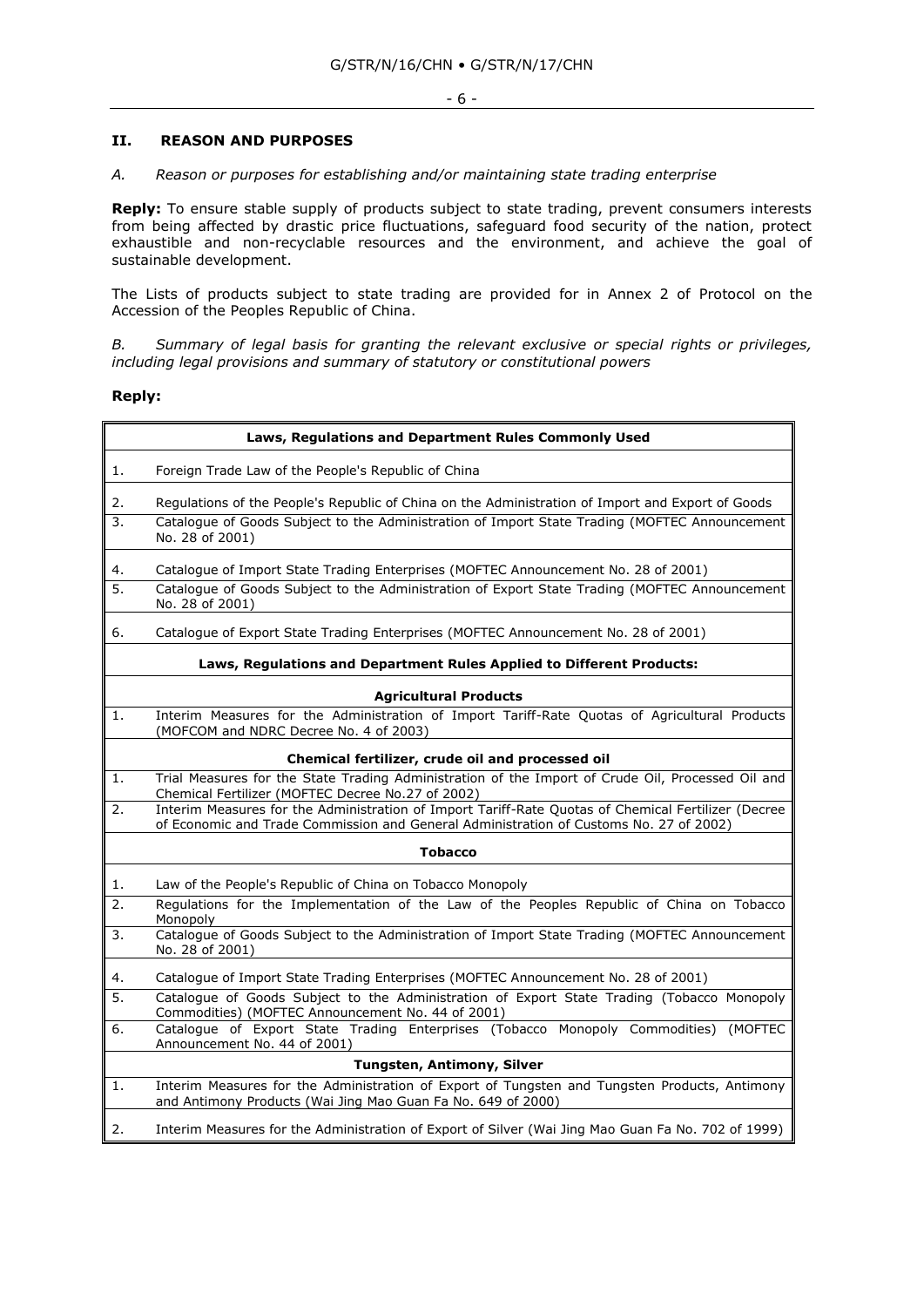#### **III. DESCRIPTION OF THE FUNCTIONING OF THE STATE TRADING ENTERPRISE**

*A. Summary statement providing overview of operations of the state trading enterprise*

*B. Specification of exclusive or special rights or privileges enjoyed by the state trading enterprise*

*C. Type of entities other than the state trading enterprise that are allowed to engage in importation/exportation and conditions for participation*

**Reply (A-C):** In the products of which the import is currently subject to state trading administration, i.e. wheat, maize, rice, sugar, cotton, chemical fertilizer, crude oil, processed oil and tobacco listed in Annex 2A1 of Protocol on the Accession of the People's Republic of China, wheat, maize, rice, sugar, cotton, urea, diammonium phosphate and NPK compound-fertilizer have seen part of their annual TRQ allocated to non-state trading enterprises. Enterprises that have obtained trading right through registration may engage in the operation of non-state trading TRQ of the import of the above products, so long as they satisfy the requirements and conditions listed in MOFCOMs annual Announcement on publishing the quantity of TRQ and methods for the TRQs allocation.

With regard to import of crude oil and processed oil, enterprises that have obtained trading right through registration may engage in the operation of non-state trading part of the import, after getting registered according to Trial Measures for the State Trading Administration of the Import of Crude Oil, Processed Oil and Chemical Fertilizer (MOFTEC Decree No.27 of 2002) and so long as they satisfy the conditions listed in the annual announcements of non-state trading volume and application procedures.

The import of tobacco can only be completed by state-trading enterprises.

In the products of which the export is currently subject to state trading administration, i.e. rice, maize, cotton, coal, crude oil, processed oil(excluding Lubricating oil, grease, lubricating base oil), tungsten, antimony and silver listed in Annex 2A2 of Protocol on the Accession of the People's Republic of China, as well as tobacco, rice, maize, cotton, coal, crude oil, processed oil and tobacco can only be exported by state trading enterprises, and no annual review of qualification of state trading of enterprises is needed.

Tungsten, antimony and silver can only be exported by state trading enterprises, and the qualification of state trading enterprises is reviewed annually. Enterprises that satisfy the conditions and requirements listed in MOFCOMs annual Announcement regarding annual review may apply to be qualified as state trading enterprises.

Please refer to the reply to Question II (B) for the legal basis for the engagement of non-state trading enterprises in the import and export of products subject to state trading administration.

#### *D. How import/export levels are established by the state trading enterprise*

**Reply:** State trading enterprises are operated following market mechanism. State trading enterprises determine by themselves the import level of wheat, maize, rice, sugar, cotton and chemical fertilizer according to the quantity of TRQ that they have obtained, and taking into account the domestic supply and the prices of both domestic and international markets among other factors.

State trading enterprises determine by themselves the import level of crude oil and processed oil while taking into account the domestic supply and the prices of both domestic and international markets among other factors.

Quota license administration applies to the export of rice, maize, cotton, coal, crude oil, processed oil (excluding lubricating oil, grease, lubricating base oil), tungsten, antimony and silver. Every state trading enterprise determines its export level within its licensed quota, according to market supply and demand, as well as prices and other factors.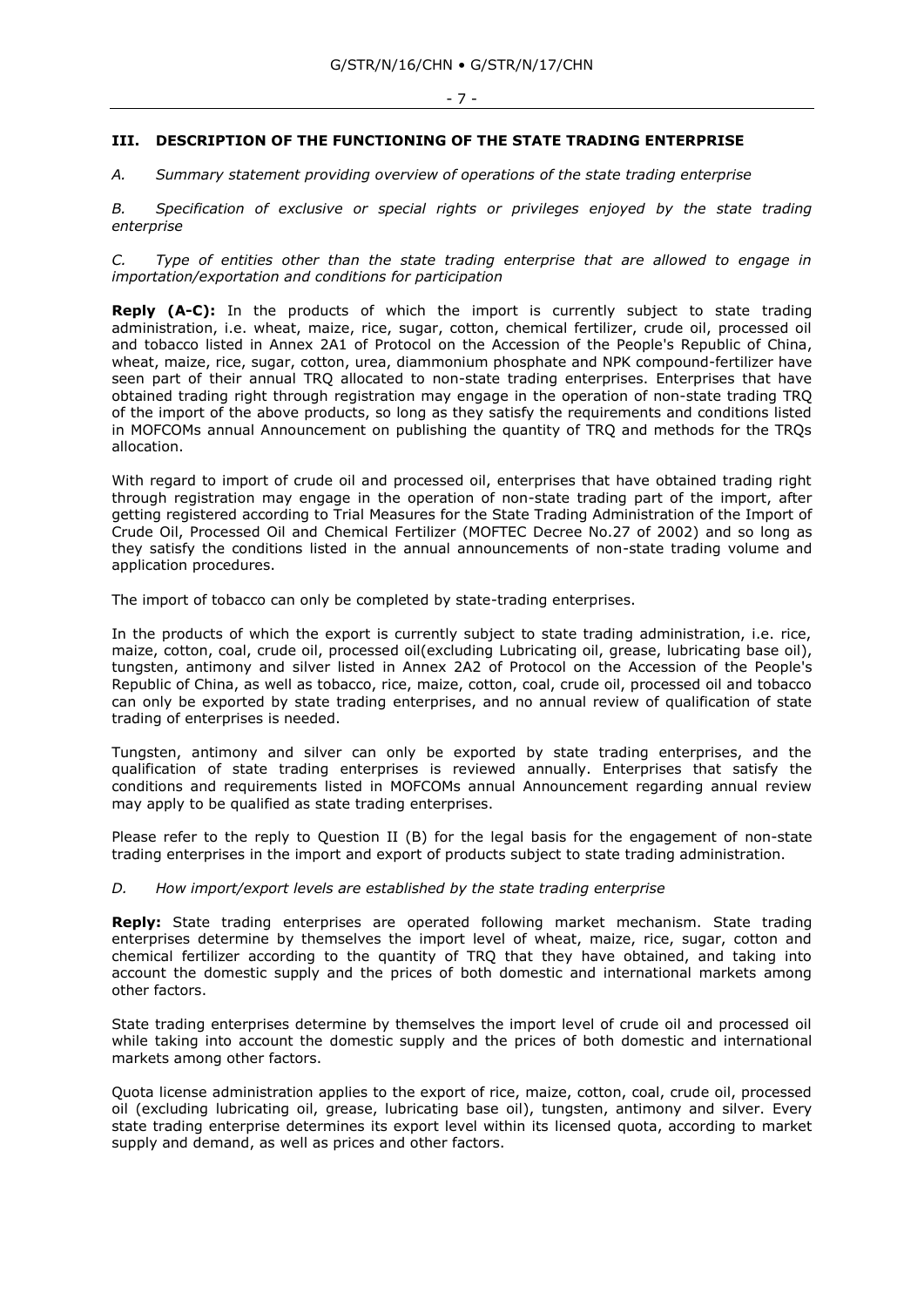- 8 -

State trading enterprises which import/export tobacco determine their import/export level through commercial negotiations, taking into account the supply capacity of domestic and international markets as well as the acceptability of enterprises.

#### *E. How export prices are determined*

**Reply:** State trading enterprises are operated following market mechanism. Export prices of state trading enterprises are determined according to the prices of international market and the supply in domestic market, and by referring to the cost prices plus circulation expenses such as fees for warehousing, transportation, bank interests and inspection, etc.

#### *F. How the resale prices of imported products are determined*

**Reply:** State trading enterprises are operated following market mechanism. When state trading enterprises act as import agents of other enterprises, resale prices of import merchandise are roughly the import CIF prices plus agent service fees of a certain proportion, without any import mark-up. When state trading enterprises conduct import for themselves, the resale prices are mainly determined according to the wholesale prices of domestic market, the enterprises assume sole responsibility for their own profits and losses.

*G. Whether long-term contracts are negotiated by the state trading enterprise. Whether the state trading enterprise is used to fulfil contractual obligations entered into by the government*

**Reply:** Long-term contracts are negotiated and signed independently by state trading enterprises. Currently, State-trading is not used to fulfil contractual obligations entered into by the government.

#### *H. Brief Description of Market Structure*

**Reply:** Please refer to the following tables.

#### **IV. STATISTICAL INFORMATION (***SEE ATTACHED TABLES I - III)*

N.B:

- 1. In the statistical information, data of national production and data of total quantity imported/exported are sourced from National Bureau of Statistics (NBS) and General Administration of Customs (GAC) respectively, and are of different statistic scope. The statistics of domestic production quantity are not based on HS code, and are only for reference.
- 2. According to MOFCOM Announcement, No. 93 of 2005, state trading administration of import of soybean oil, palm oil and colza oil was suspended since 1 January 2006.
- 3. China has not applied state trading administration on the export of soybean, unbleached silk, cotton yarn and woven fabrics of cotton since China joined the WTO.
- 4. According to Circular Guo Fa No. 16 of 2004, state trading administration on the export of tea was suspended since 19 May 2004.
- 5. According to Announcement No. 64 of 2004 of MOFCOM and General Administration of Customs of PRC, state trading administration on the export of silk was suspended since 1 January 2005.
- 6. The HS code used in the statistics tables below is sourced from Customs Import and Export Tariff of PRC 2017, and the list of state trading enterprises was updated up to now.
- 7. Import price is determined by enterprises themselves after taking into account of domestic supply, and prices of both domestic market and international market and other factors. And there is no adding mark-up under the direction of the government. Information of prices for state-trading enterprises is not available.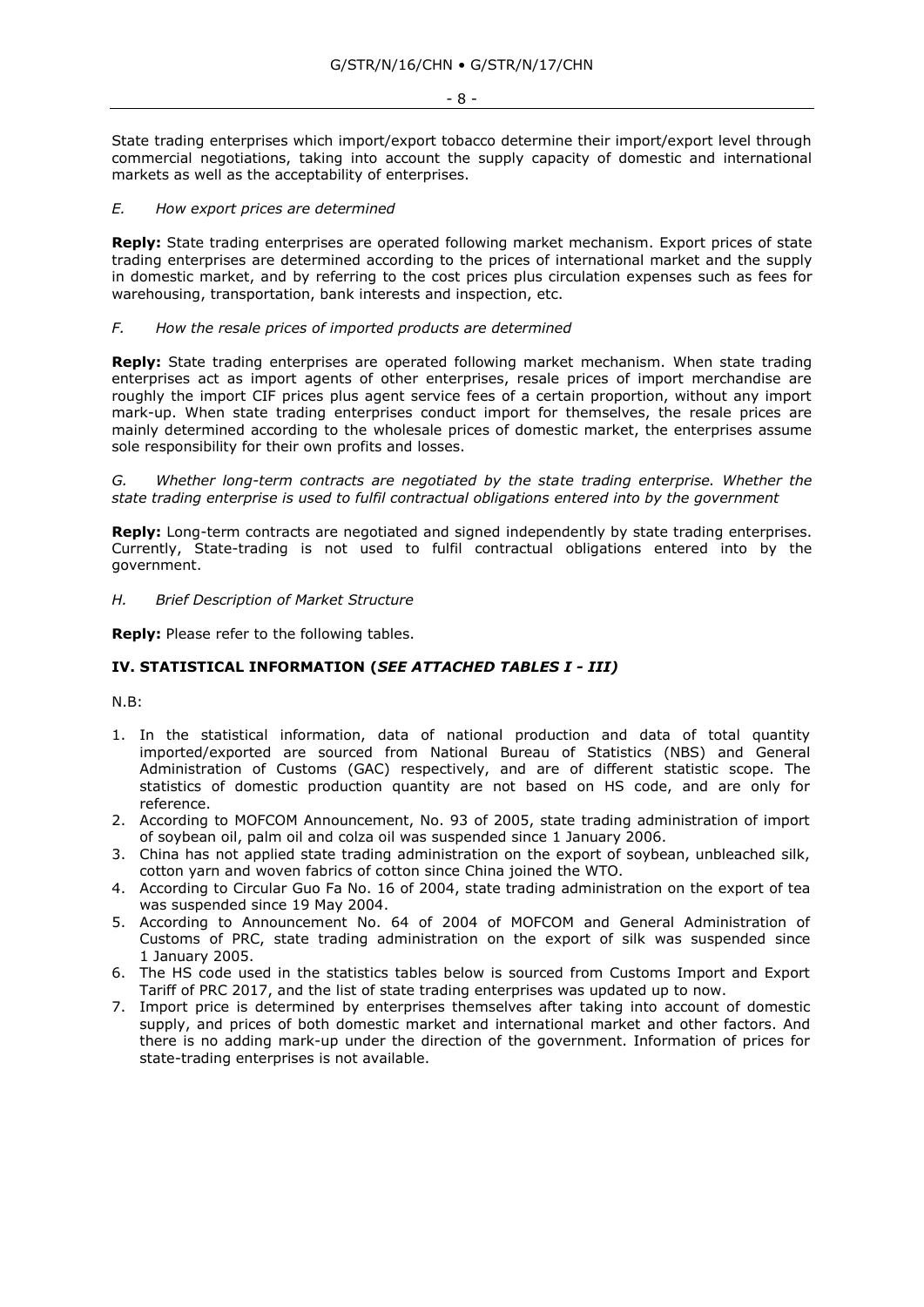Unit: Thousand Tons

| <b>Description</b><br>оf<br>product(s) | <b>HS Code</b>    | <b>State Trading</b><br><b>Enterprises or</b><br>Reference<br><b>Documents</b> | Year | <b>Total</b><br>quantity<br>imported<br>(1,000 Tons) | Import<br><b>Quantity of</b><br><b>State Trading</b><br><b>Enterprises</b> | Average<br>import price | Average<br>representative<br>domestic sales<br>price | Mark-up    | <b>National</b><br>production<br>(1,000<br>Tons) |
|----------------------------------------|-------------------|--------------------------------------------------------------------------------|------|------------------------------------------------------|----------------------------------------------------------------------------|-------------------------|------------------------------------------------------|------------|--------------------------------------------------|
| Grain                                  | 10011100;10011900 | China National                                                                 | 2015 | 11,019                                               | Not Available                                                              | Not Available           | Not Available                                        | Not        | 563,050                                          |
|                                        | 10019100;10019900 | Cereals, Oil and                                                               |      |                                                      |                                                                            |                         |                                                      | Applicable |                                                  |
|                                        | 11010000;11031100 | Foodstuffs Import &                                                            | 2016 | 10,144                                               | Not Available                                                              | Not Available           | Not Available                                        | Not        | 555,480                                          |
|                                        | 11032010;10051000 | Export Co.                                                                     |      |                                                      |                                                                            |                         |                                                      | Applicable |                                                  |
|                                        | 10059000;11022000 | (renamed COFCO                                                                 | 2017 | 11,304                                               | Not Available                                                              | Not Available           | Not Available                                        | Not        | 554,220                                          |
|                                        | 11031300;11042300 | Corporation in                                                                 |      |                                                      |                                                                            |                         |                                                      | Applicable |                                                  |
|                                        | 10061011;10061019 | April 2007)                                                                    |      |                                                      |                                                                            |                         |                                                      |            |                                                  |
|                                        | 10061091;10061099 |                                                                                |      |                                                      |                                                                            |                         |                                                      |            |                                                  |
|                                        | 10062010;10062090 |                                                                                |      |                                                      |                                                                            |                         |                                                      |            |                                                  |
|                                        | 10063010;10063090 |                                                                                |      |                                                      |                                                                            |                         |                                                      |            |                                                  |
|                                        | 10064010;10064090 |                                                                                |      |                                                      |                                                                            |                         |                                                      |            |                                                  |
|                                        | 11029011;11029019 |                                                                                |      |                                                      |                                                                            |                         |                                                      |            |                                                  |
|                                        | 11031921;11031929 |                                                                                |      |                                                      |                                                                            |                         |                                                      |            |                                                  |
|                                        | 11031990          |                                                                                |      |                                                      |                                                                            |                         |                                                      |            |                                                  |

.<br>م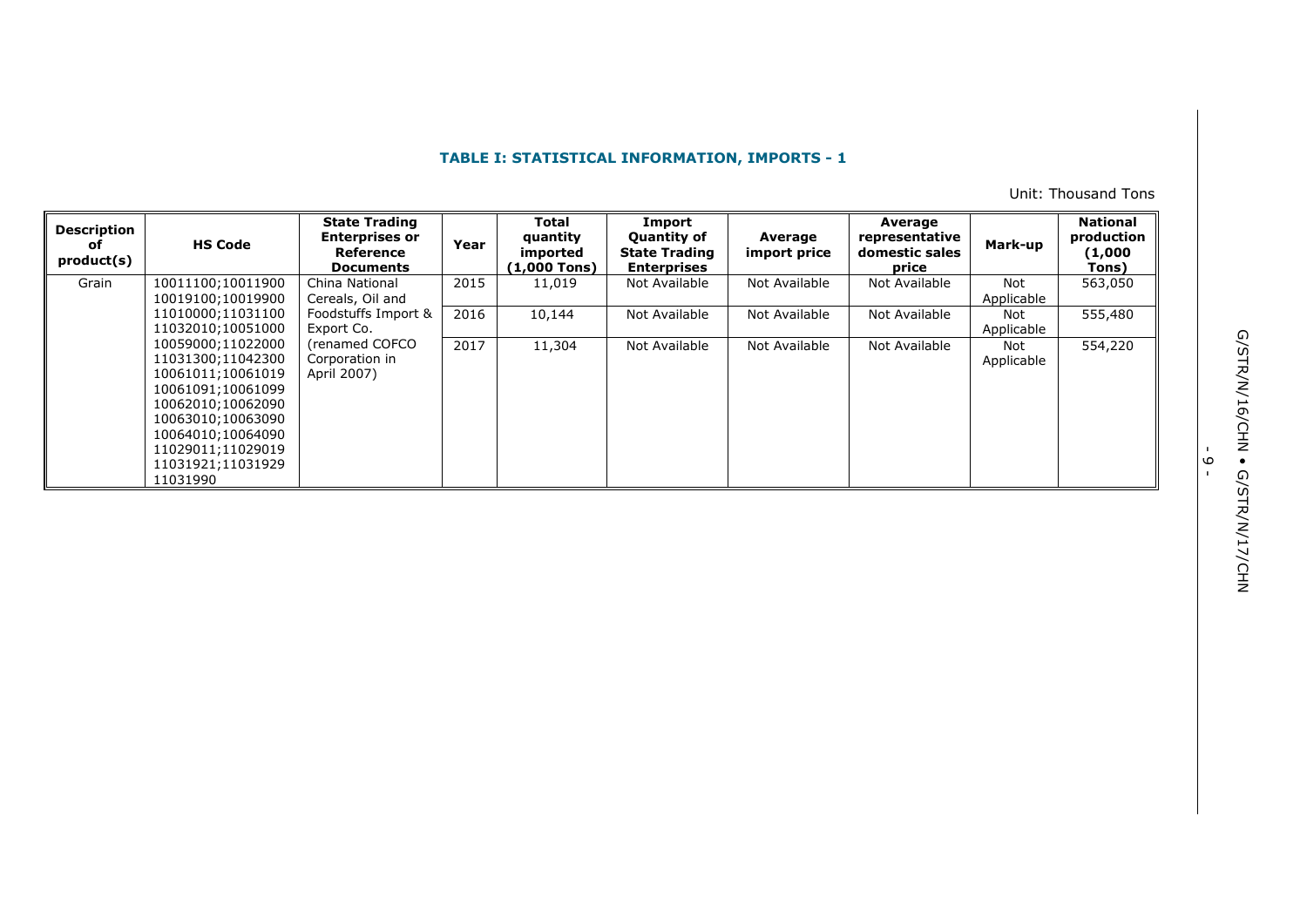Unit: Thousand Tons

| <b>Description</b><br>of<br>product(s) | <b>HS Code</b>                                                     | <b>State Trading</b><br><b>Enterprises or</b><br><b>Reference Documents</b>                                                                                                                                       | Year  | Total quantity<br>imported<br>$(1,000$ Tons) | Import<br>Quantity of<br>State<br><b>Trading</b><br><b>Enterprises</b> | Average<br>import price | Average<br>representative<br>domestic sales<br>price | Mark-up           | <b>National</b><br>production<br>$(1,000$ Tons) |
|----------------------------------------|--------------------------------------------------------------------|-------------------------------------------------------------------------------------------------------------------------------------------------------------------------------------------------------------------|-------|----------------------------------------------|------------------------------------------------------------------------|-------------------------|------------------------------------------------------|-------------------|-------------------------------------------------|
| Sugar                                  | 17011200<br>17011300                                               | 1. China National<br>Cereals, Oil and                                                                                                                                                                             | 2015  | 4,846                                        | Not Available                                                          | Not Available           | Not Available                                        | Not<br>Applicable | 14,741                                          |
|                                        | 17011400<br>Foodstuffs Import &<br>17019100<br>Export Co. (renamed | 2016                                                                                                                                                                                                              | 3,069 | Not Available                                | Not Available                                                          | Not Available           | Not<br>Applicable                                    | 14,433            |                                                 |
|                                        | 17019910<br>17019920<br>17019990                                   | COFCO Corporation in<br>April 2007);<br>2. China Sugar and Wine<br>Co. (Group) (later<br>renamed China National<br>Sugar and Alcohol Group<br>Corporation)<br>3. China Commercial<br>Foreign Trade<br>Corporation | 2017  | 2,291                                        | Not Available                                                          | Not Available           | Not Available                                        | Not<br>Applicable | 14,706                                          |

G/STR/N/16/CHN . G/STR/N/17/CHN G/STR/N/16/CHN • G/STR/N/17/CHN

- 10 -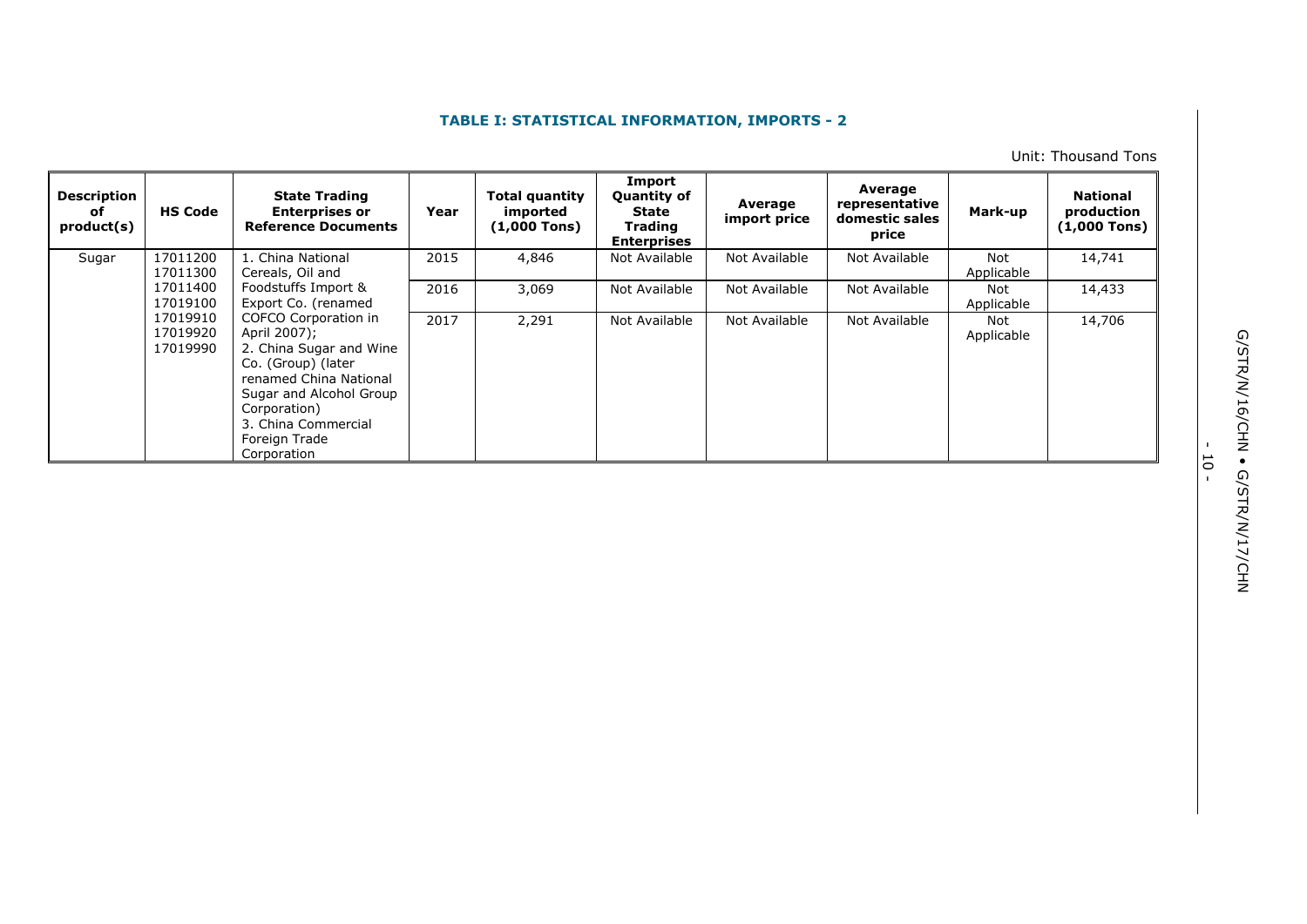Unit: Thousand tons

| <b>Description</b><br>оf<br>product(s) | <b>HS Code</b>     | State<br>Trading<br><b>Enterprises</b><br>or Reference<br><b>Documents</b> | Year | Total<br>quantity<br>imported<br>(1,000)<br>Tons) | Quantity<br><b>Imported</b><br>(1,000,000<br>pieces) | Import<br><b>Quantity of</b><br>State<br>Trading<br><b>Enterprises</b> | Average<br>import price | Average<br>representative<br>domestic sales<br>price | Mark-up    | <b>National</b><br>production<br>(billion<br>pieces) |
|----------------------------------------|--------------------|----------------------------------------------------------------------------|------|---------------------------------------------------|------------------------------------------------------|------------------------------------------------------------------------|-------------------------|------------------------------------------------------|------------|------------------------------------------------------|
| Tobacco                                | 24011010; 24011090 | China National                                                             | 2015 | 197                                               | Not Available                                        | Not Available                                                          | Not Available           | Not Available                                        | Not        | 2,589.07                                             |
|                                        | 24012010; 24012090 | Tobacco                                                                    |      |                                                   |                                                      |                                                                        |                         |                                                      | Applicable |                                                      |
|                                        | 24013000; 24021000 | Import &                                                                   | 2016 | 175                                               | Not Available                                        | Not Available                                                          | Not Available           | Not Available                                        | Not        | 2,382.58                                             |
|                                        | 24022000; 24029000 | Export Co.                                                                 |      |                                                   |                                                      |                                                                        |                         |                                                      | Applicable |                                                      |
|                                        | 24031100; 24031900 | (Group) (later                                                             | 2017 | 220                                               | Not Available                                        | Not Available                                                          | Not Available           | Not Available                                        | Not        | 2,344.83                                             |
|                                        | 24039100; 24039900 | renamed                                                                    |      |                                                   |                                                      |                                                                        |                         |                                                      | Applicable |                                                      |
|                                        | 48131000; 48132000 | China Tobacco                                                              |      |                                                   |                                                      |                                                                        |                         |                                                      |            |                                                      |
|                                        | 48139000; 55021010 | International                                                              |      |                                                   |                                                      |                                                                        |                         |                                                      |            |                                                      |
|                                        | 56012210; 84781000 | Inc.                                                                       |      |                                                   |                                                      |                                                                        |                         |                                                      |            |                                                      |
|                                        | 84789000           |                                                                            |      |                                                   |                                                      |                                                                        |                         |                                                      |            |                                                      |

- ب<br>-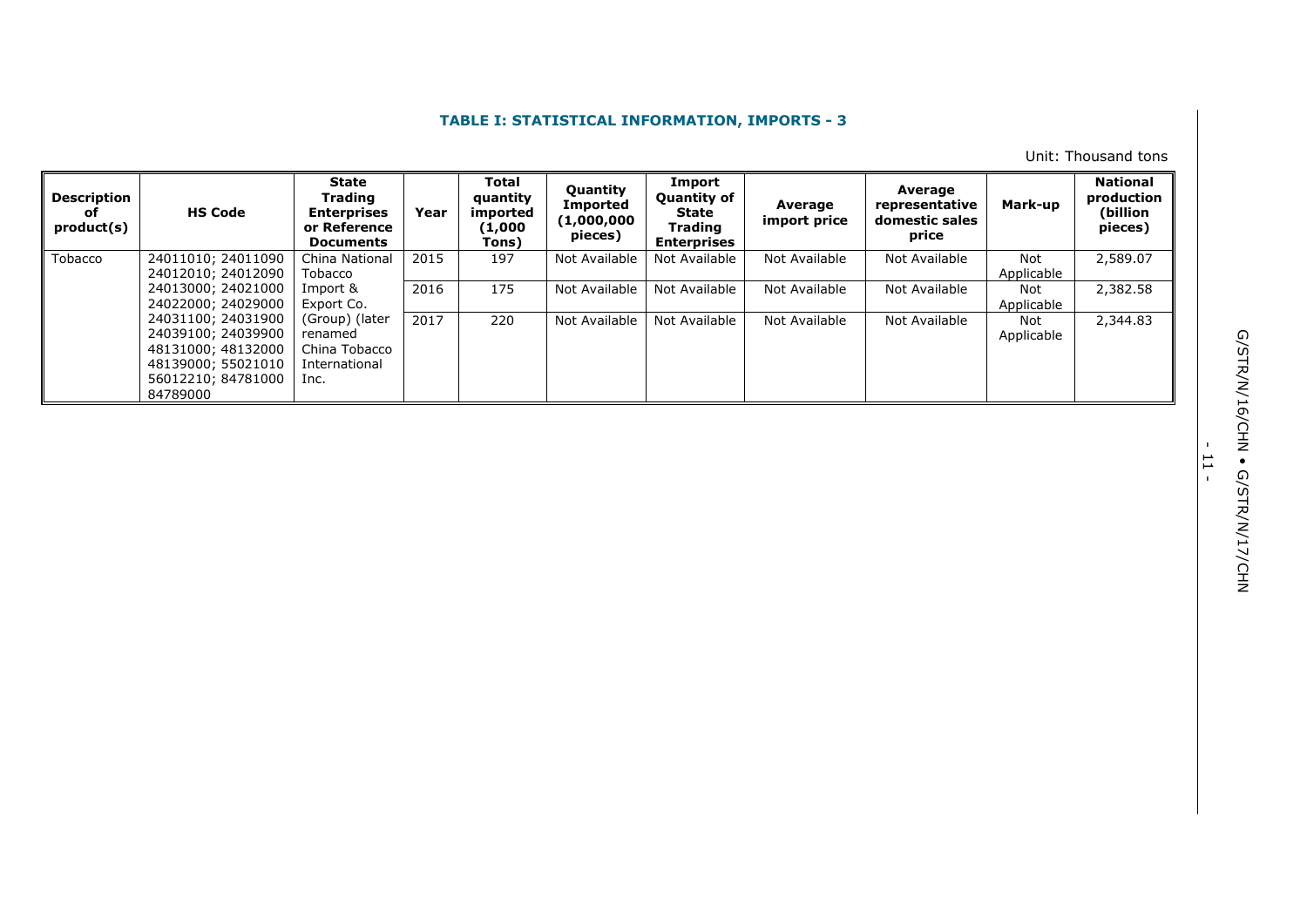Unit: Thousand Tons

| <b>Description</b><br>оf<br>product(s) | <b>HS Code</b> | <b>State Trading</b><br><b>Enterprises or</b><br><b>Reference Documents</b>                                                                                                                                              | Year | <b>Total</b><br>quantity<br>imported<br>(1,000 Tons) | Import<br>quantity of<br><b>State Trading</b><br><b>Enterprises</b> | Average<br>import price | Average<br>representative<br>domestic sales<br>price | Mark-up           | <b>National</b><br>production<br>$(1,000$ Tons) |
|----------------------------------------|----------------|--------------------------------------------------------------------------------------------------------------------------------------------------------------------------------------------------------------------------|------|------------------------------------------------------|---------------------------------------------------------------------|-------------------------|------------------------------------------------------|-------------------|-------------------------------------------------|
| Crude Oil                              | 27090000       | 1. China National<br>Chemicals Import and                                                                                                                                                                                | 2015 | 335,498.95                                           | Not Available                                                       | Not Available           | Not Available                                        | Not<br>Applicable | 214,556                                         |
|                                        |                | Export Co.renamed<br>SINOCHEM Group in                                                                                                                                                                                   | 2016 | 381,006.95                                           | Not Available                                                       | Not Available           | Not Available                                        | Not<br>Applicable | 199,685                                         |
|                                        |                | January 2003<br>2. China International<br>United Petroleum and<br>Chemicals Co., Ltd.<br>3. China National United<br>Oil Corporation<br>4. Zhu Hai Zhen Rong<br>Company<br>5. China National Offshore<br>Oil Corporation | 2017 | 419,569.05                                           | Not Available                                                       | Not Available           | Not Available                                        | Not<br>Applicable | 191,506                                         |

- 12<br>-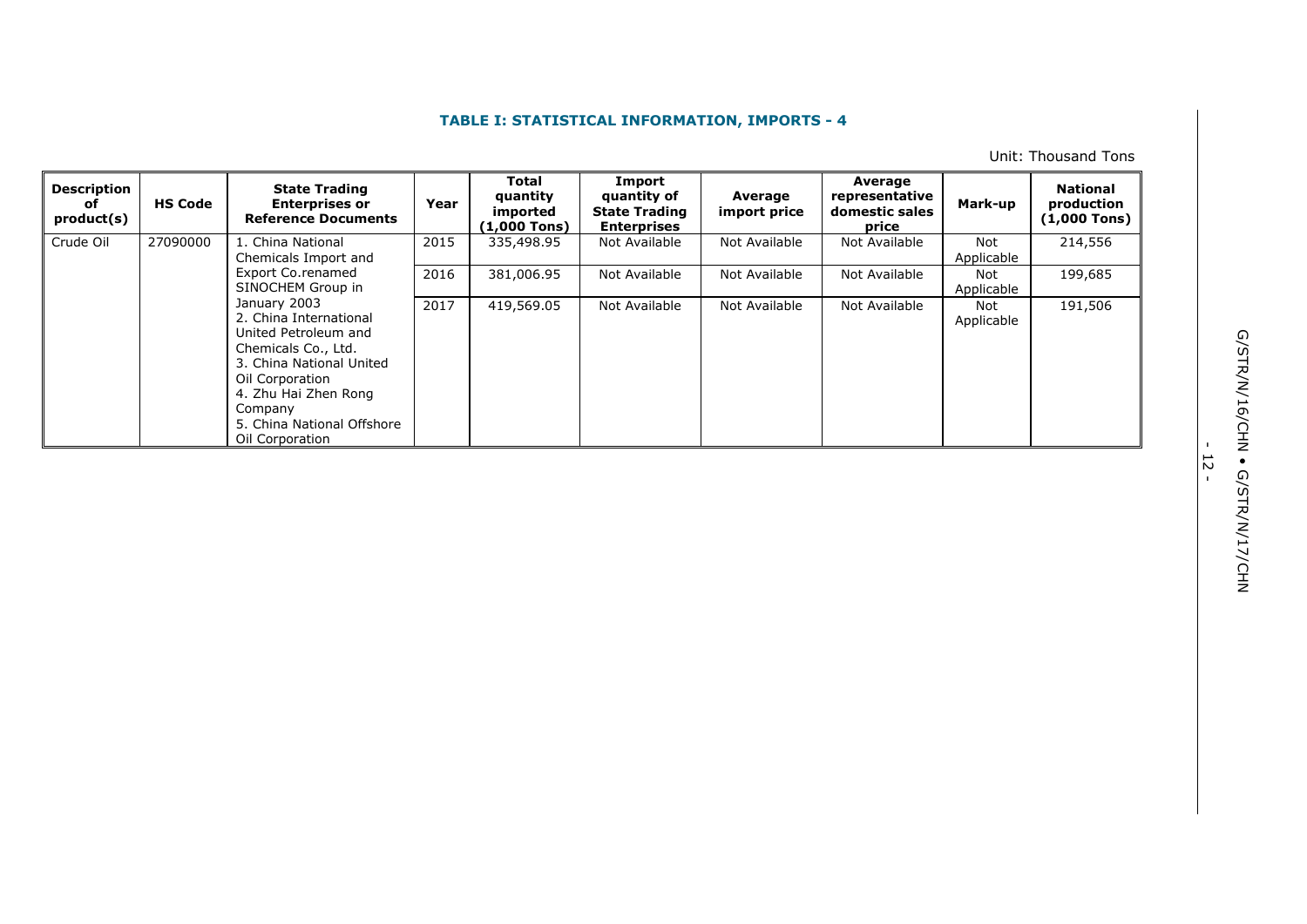Unit: Thousand Tons

| <b>Description</b><br>οf<br>product(s) | <b>HS Code</b>                   | <b>State Trading</b><br><b>Enterprises or</b><br><b>Reference Documents</b>                                                                                                                                                                                                                                                                                                                                                                                                                            | Year | <b>Total</b><br>quantity<br>imported<br>$(1,000$ Tons) | Import<br>quantity of<br><b>State Trading</b><br><b>Enterprises</b> | Average<br>import price | Average<br>representative<br>domestic sales<br>price | Mark-up           | <b>National</b><br>production<br>$(1,000$ Tons) |
|----------------------------------------|----------------------------------|--------------------------------------------------------------------------------------------------------------------------------------------------------------------------------------------------------------------------------------------------------------------------------------------------------------------------------------------------------------------------------------------------------------------------------------------------------------------------------------------------------|------|--------------------------------------------------------|---------------------------------------------------------------------|-------------------------|------------------------------------------------------|-------------------|-------------------------------------------------|
| Processed<br>Oil                       | 27101210<br>27101220             | 1. China National Chemicals<br>Import and Export Co.                                                                                                                                                                                                                                                                                                                                                                                                                                                   | 2015 | 33,705.03                                              | Not Available                                                       | Not Available           | Not Available                                        | Not<br>Applicable | 360,831                                         |
|                                        | 27101911<br>27101912             | renamed SINOCHEM Group<br>in January 2003                                                                                                                                                                                                                                                                                                                                                                                                                                                              | 2016 | 41,760.18                                              | Not Available                                                       | Not Available           | Not Available                                        | Not<br>Applicable | 374,205                                         |
|                                        | 27101923<br>27101922<br>27101929 | 2. China International United<br>Petroleum and Chemicals<br>Co., Ltd.<br>3. China National United Oil<br>Corporation<br>4. Zhu Hai Zhen Rong<br>Company<br>5. China Aviation Oil Import<br>and Export Company Ltd.<br>(aviation kerosene and<br>aviation gasoline only)<br>6. China National Offshore<br>Oil Corporation<br>7. For list of state-trading<br>enterprises of Fuel Oil,<br>please refer to the Ministry<br>of Foreign Trade and<br>Economic Cooperation<br>Announcement No. 28 of<br>2001 | 2017 | 53,800.18                                              | Not Available                                                       | Not Available           | Not Available                                        | Not<br>Applicable | 385,185                                         |

- ب<br>-<br>-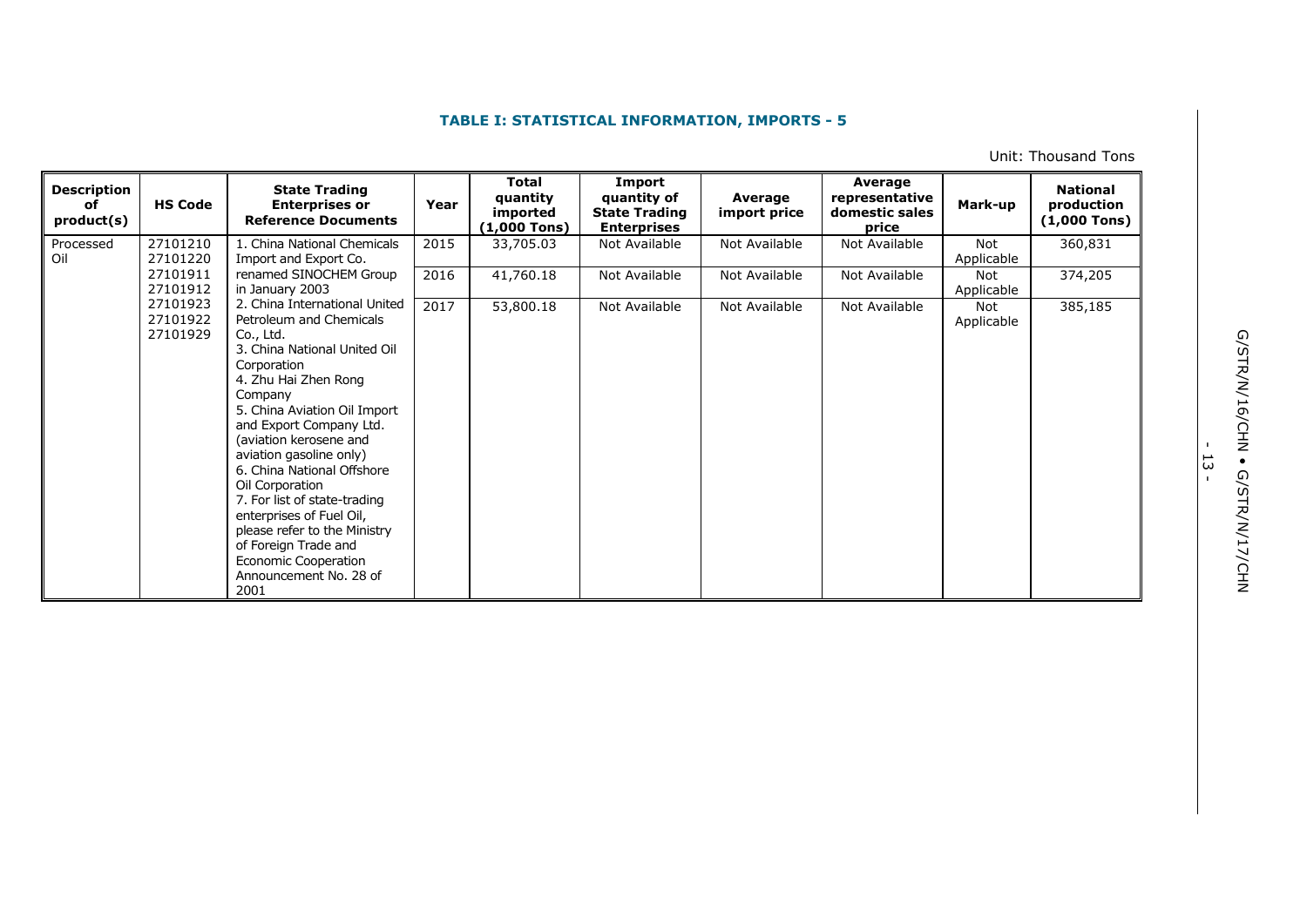Unit: Thousand Tons

| <b>Description</b><br><b>HS Code</b><br>оf<br>product(s)                                                                                                                                                                                     | <b>State Trading</b><br><b>Enterprises or</b><br><b>Reference Documents</b> | Year | <b>Total</b><br>quantity<br>imported<br>$(1,000$ Tons) | Import<br>quantity of<br><b>State Trading</b><br><b>Enterprises</b> | Average<br>import price | Average<br>representative<br>domestic sales<br>price | Mark-up           | <b>National</b><br>production<br>$(1,000$ Tons) |
|----------------------------------------------------------------------------------------------------------------------------------------------------------------------------------------------------------------------------------------------|-----------------------------------------------------------------------------|------|--------------------------------------------------------|---------------------------------------------------------------------|-------------------------|------------------------------------------------------|-------------------|-------------------------------------------------|
| 31021000<br>Chemical<br>31022100<br>Fertilizer<br>31022900                                                                                                                                                                                   | 1. China National<br>Chemicals Import and<br>Export Co. renamed             | 2015 | 11,160                                                 | Not Available                                                       | Not Available           | Not Available                                        | Not<br>Applicable | 74,320                                          |
| 31023000<br>31024000<br>31025000                                                                                                                                                                                                             | SINOCHEM Group in<br>January 2013<br>2. China National                      | 2016 | 8,330                                                  | Not Available                                                       | Not Available           | Not Available                                        | Not<br>Applicable | 66,296                                          |
| 31026000<br>31029010<br>31028000<br>31029090<br>31031010<br>31031090<br>31039000<br>31049010<br>31042020<br>31042090<br>31043000<br>31049090<br>31051000<br>31052000<br>31053000<br>31054000<br>31055100<br>31055900<br>31056000<br>31059000 | Agriculture Means of<br>Production Group Co.                                | 2017 | 9,183                                                  | Not Available                                                       | Not Available           | Not Available                                        | Not<br>Applicable | 61,843                                          |

- 14<br>-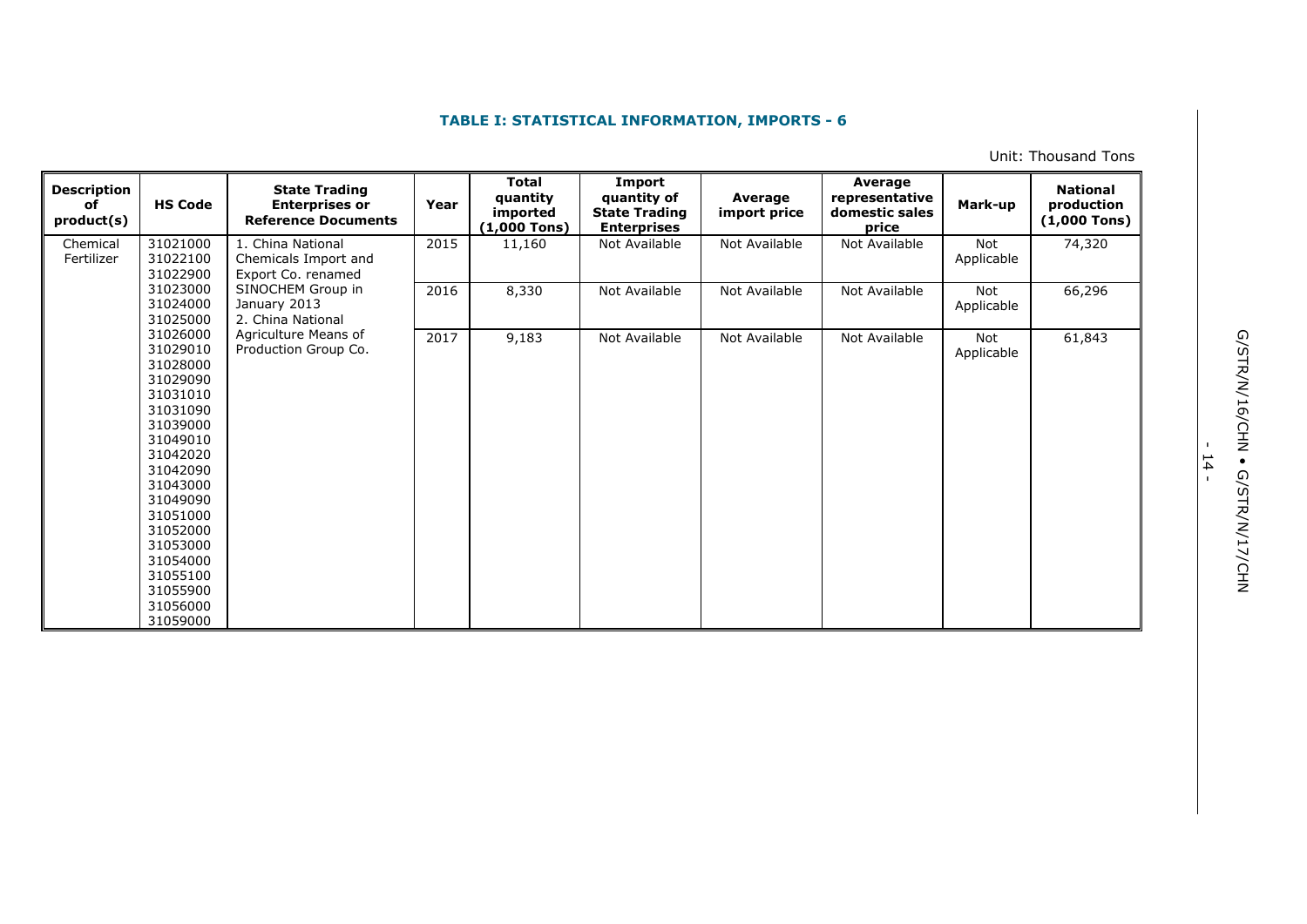Unit: Thousand Tons

| <b>Description</b><br>оf<br>product(s) | <b>HS Code</b>       | <b>State Trading</b><br><b>Enterprises or</b><br><b>Reference Documents</b>                                                                                                                                                                                                                                                                                                               | Year | Total<br>quantity<br>imported<br>$(1,000$ Tons) | Import<br>quantity of<br><b>State Trading</b><br><b>Enterprises</b> | Average<br>import price | Average<br>representative<br>domestic sales<br>price | Mark-up           | <b>National</b><br>production<br>$(1,000$ Tons) |
|----------------------------------------|----------------------|-------------------------------------------------------------------------------------------------------------------------------------------------------------------------------------------------------------------------------------------------------------------------------------------------------------------------------------------------------------------------------------------|------|-------------------------------------------------|---------------------------------------------------------------------|-------------------------|------------------------------------------------------|-------------------|-------------------------------------------------|
| Cotton                                 | 52010000<br>52030000 | 1. China National Textiles<br>Import and Export Co.<br>renamed Chinatex<br>Corporation in May 2005)<br>2. Beijing Jiu Da Textiles<br>Group Co.                                                                                                                                                                                                                                            | 2015 | 1,475                                           | Not Available                                                       | Not Available           | Not Available                                        | Not<br>Applicable | 5,603                                           |
|                                        |                      |                                                                                                                                                                                                                                                                                                                                                                                           | 2016 | 898                                             | Not Available                                                       | Not Available           | Not Available                                        | Not<br>Applicable | 5,299                                           |
|                                        |                      | 3. Tianjin Textiles Industry<br>Supply and Marketing Co.<br>4. Shanghai Textiles Raw<br>Materials Co.<br>5. China National Cotton<br>Reserves Corporation<br>6. Xinjiang NongKen<br>(Group) Import & Export<br>Co., Ltd. (renamed<br>Xinjiang Yin Long<br><b>International Agriculture</b><br>Cooperation Co., Ltd in<br>September 2012)<br>7. China National Cotton<br>Group Corporation | 2017 | 1,156                                           | Not Available                                                       | Not Available           | Not Available                                        | Not<br>Applicable | 5,486                                           |

G/STR/N/16/CHN . G/STR/N/17/CHN G/STR/N/16/CHN • G/STR/N/17/CHN

- ب<br>-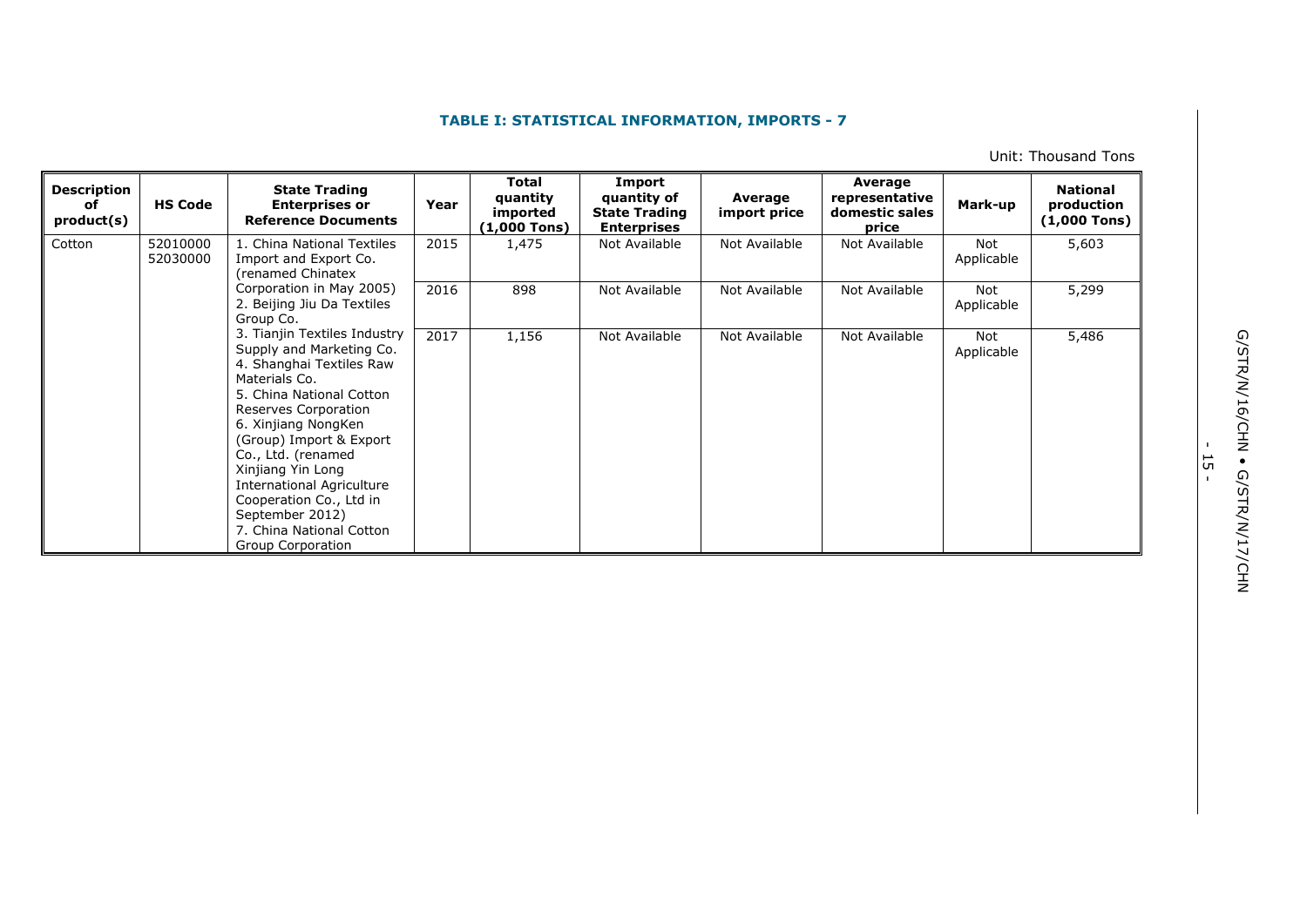Unit: Thousand Tons

| <b>Description</b><br>of<br>product(s) | <b>HS Code</b>                                                       | <b>State Trading</b><br><b>Enterprises or</b><br><b>Reference Documents</b>                                                   | Year | <b>Total export</b><br>quantity<br>$(1,000$ Tons) | <b>Quantity</b><br>exported by<br><b>State Trading</b><br><b>Enterprise</b> | Average<br>procurement<br>price | Average<br>representative<br>domestic sales<br>price | Average<br>export<br>price | <b>National</b><br>production<br>(1,000 Tons) |
|----------------------------------------|----------------------------------------------------------------------|-------------------------------------------------------------------------------------------------------------------------------|------|---------------------------------------------------|-----------------------------------------------------------------------------|---------------------------------|------------------------------------------------------|----------------------------|-----------------------------------------------|
| Rice                                   | 10061011<br>10061019                                                 | 1. China National Cereals,<br>Oil and Foodstuffs Import                                                                       | 2015 | 286                                               | 286                                                                         | Not Available                   | Not Available                                        | Not<br>Available           | 208,230                                       |
|                                        | 10061091<br>10061099                                                 | & Export Co. (renamed<br>COFCO Corporation in                                                                                 | 2016 | 484                                               | 484                                                                         | Not Available                   | Not Available                                        | Not<br>Available           | 207,080                                       |
|                                        | 10062010<br>10062090<br>10063010<br>10063090<br>10064010<br>10064090 | April 2007)<br>2. Jilin Grain Group Imp. &<br>Exp. Co., Ltd<br>3. Heilongjiang<br>Beidahuang Agriculture<br>Group Corporation | 2017 | 1,197                                             | 1,197                                                                       | Not Available                   | Not Available                                        | Not<br>Available           | 208,560                                       |

- ا<br>-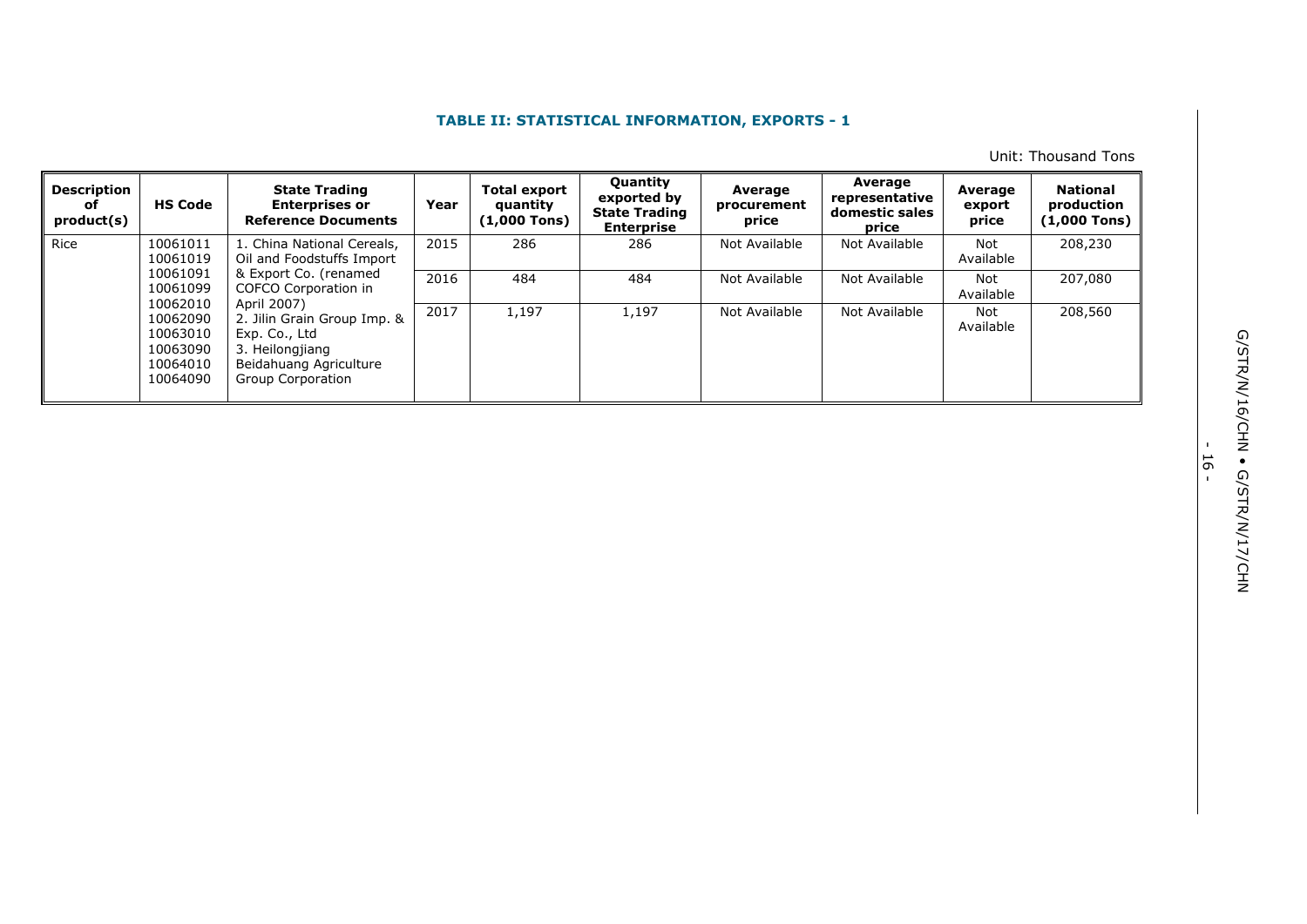Unit: Thousand Tons

| <b>Description</b><br>оf<br>product(s) | <b>HS Code</b>       | <b>State Trading</b><br><b>Enterprises or</b><br><b>Reference Documents</b>                                                   | Year | <b>Total export</b><br>quantity<br>$(1,000$ Tons) | <b>Quantity</b><br>exported by<br><b>State Trading</b><br><b>Enterprise</b> | Average<br>procurement<br>price | Average<br>representative<br>domestic sales<br>price | Average<br>export<br>price | National<br>production<br>(1,000 Tons) |
|----------------------------------------|----------------------|-------------------------------------------------------------------------------------------------------------------------------|------|---------------------------------------------------|-----------------------------------------------------------------------------|---------------------------------|------------------------------------------------------|----------------------------|----------------------------------------|
| Corn                                   | 10051000<br>10059000 | 1. China National Cereals,<br>Oil and Foodstuffs Import                                                                       | 2015 | 11                                                | 11                                                                          | Not Available                   | Not Available                                        | Not<br>Available           | 224,630                                |
|                                        | 11042300             | & Export Co. (renamed<br>COFCO Corporation in                                                                                 | 2016 | 4                                                 | 4                                                                           | Not Available                   | Not Available                                        | Not<br>Available           | 219,550                                |
|                                        |                      | April 2007)<br>2. Jilin Grain Group Imp. &<br>Exp. Co., Ltd<br>3. Heilongjiang<br>Beidahuang Agriculture<br>Group Corporation | 2017 | 85                                                | 85                                                                          | Not Available                   | Not Available                                        | Not<br>Available           | 215,890                                |

- 17 -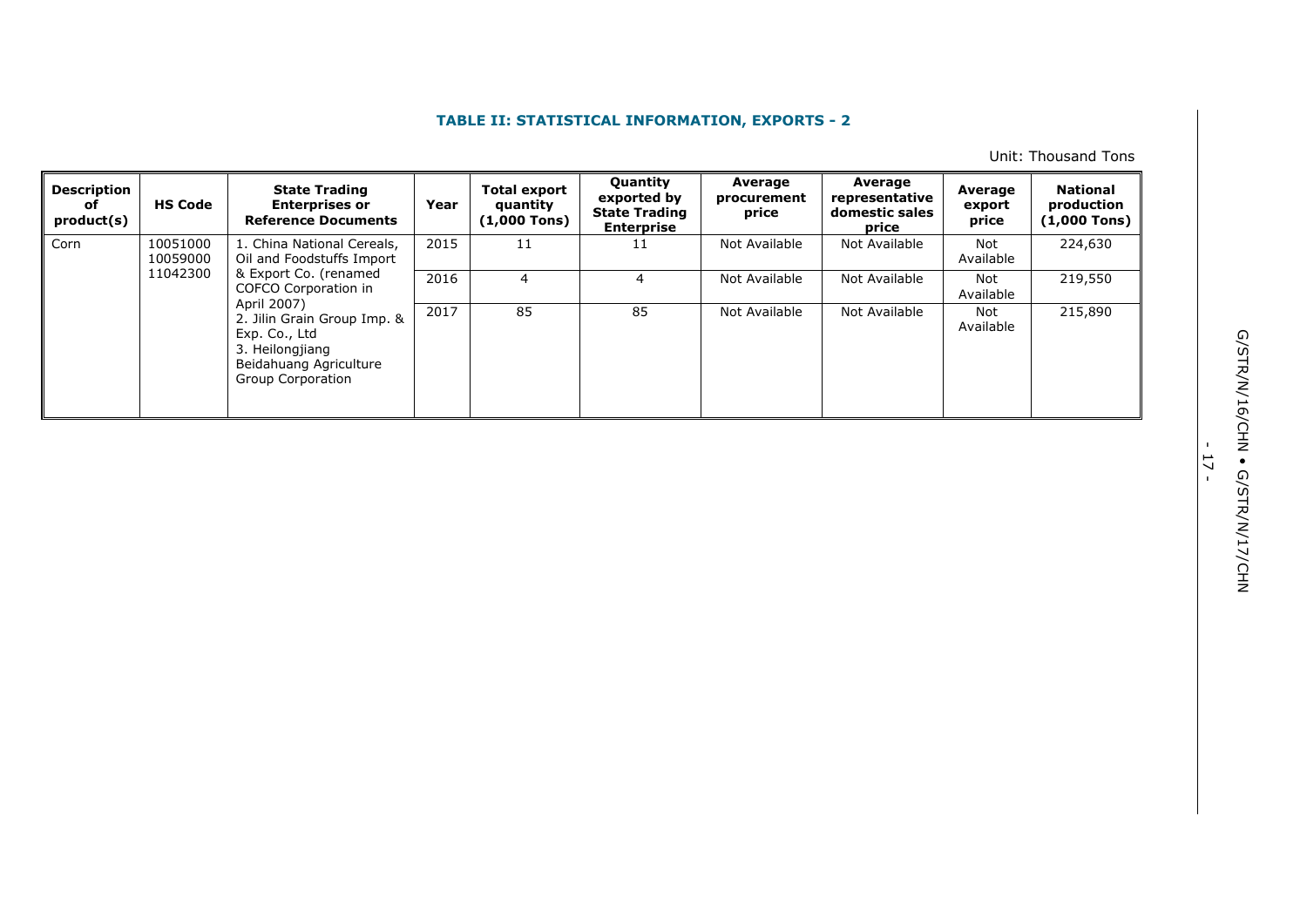Unit: Thousand Tons

| <b>Description</b><br>оf<br>product(s) | <b>HS Code</b>                   | <b>State Trading</b><br><b>Enterprises or</b><br><b>Reference Documents</b>                                                                                                                                                                                                                      | Year | <b>Total export</b><br>quantity<br>$(1,000$ Tons) | <b>Quantity</b><br>exported by<br><b>State Trading</b><br><b>Enterprise</b> | Average<br>procurement<br>price | Average<br>representative<br>domestic sales<br>price | Average<br>export<br>price | <b>National</b><br>production<br>(1,000 Tons) |                  |
|----------------------------------------|----------------------------------|--------------------------------------------------------------------------------------------------------------------------------------------------------------------------------------------------------------------------------------------------------------------------------------------------|------|---------------------------------------------------|-----------------------------------------------------------------------------|---------------------------------|------------------------------------------------------|----------------------------|-----------------------------------------------|------------------|
| Coal                                   | 27011100<br>27011210             | 1. China National Coal<br>Industry Import and<br><b>Export Corporation</b><br>(renamed China National                                                                                                                                                                                            | 2015 | 5,183.30                                          | 5,183.30                                                                    | Not Available                   | Not Available                                        | Not<br>Available           | 3,750,000                                     |                  |
|                                        | 27011290<br>27011900<br>27021000 |                                                                                                                                                                                                                                                                                                  |      | Coal Group Corporation in                         | 2016                                                                        | 8,636.58                        | 8,636.58                                             | Not Available              | Not Available                                 | Not<br>Available |
|                                        |                                  | April 2009)<br>2. China National Metals<br>and Minerals Import and<br>Export Co. (renamed<br>China Minmetals<br>Corporation in<br>January 2004)<br>3. Shanxi Coal Import and<br>Export Group Co., Limited<br>4. Shenhua Group<br>Corporation Ltd.<br>5. Aluminum Corporation<br>of China Limited | 2017 | 8,101.43                                          | 8,101.43                                                                    | Not Available                   | Not Available                                        | Not<br>Available           | 3,520,000                                     |                  |

G/STR/N/16/CHN . G/STR/N/17/CHN G/STR/N/16/CHN • G/STR/N/17/CHN

- 18 -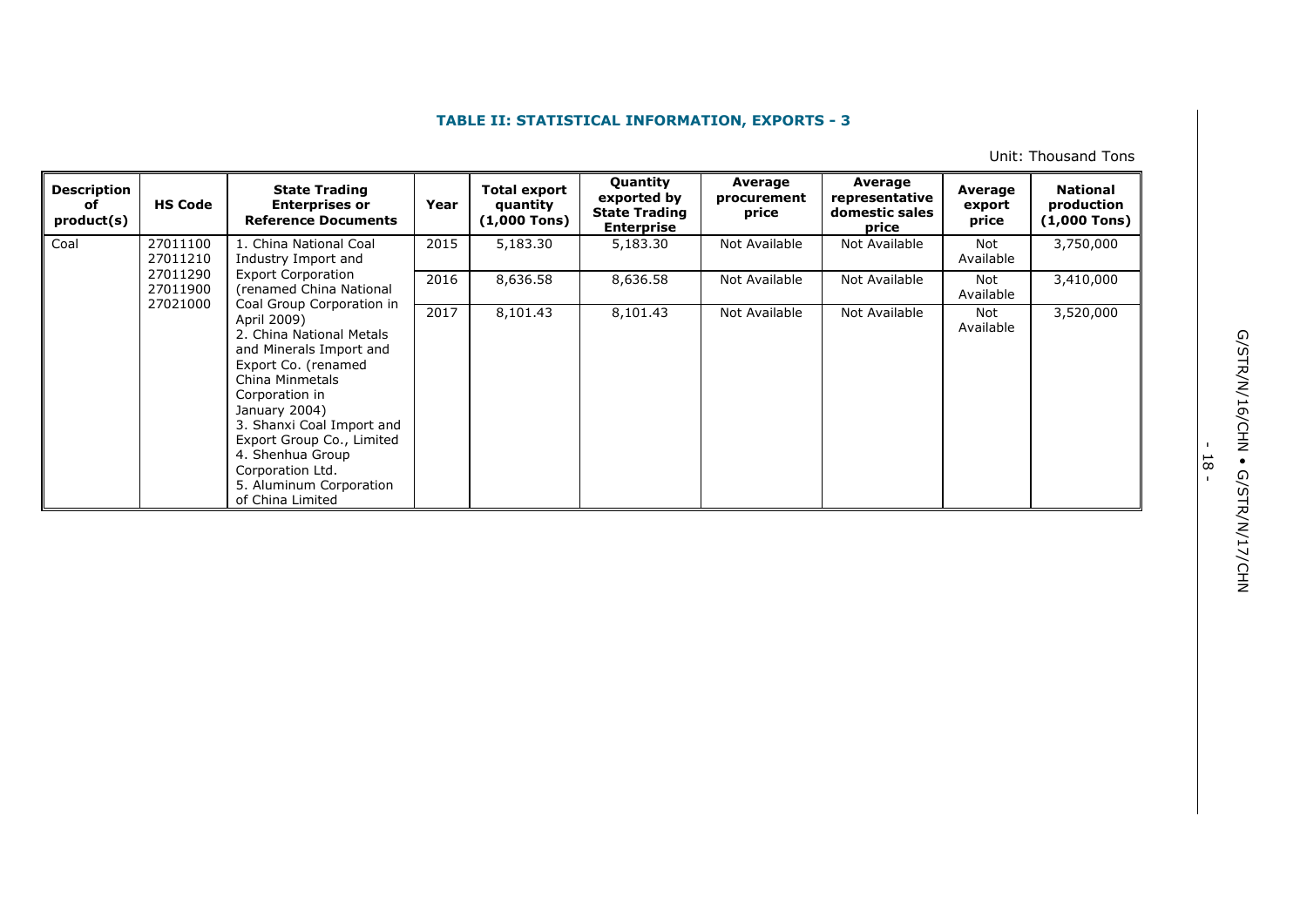Unit: Thousand Tons

| <b>Description</b><br>оf<br>product(s) | <b>HS Code</b> | <b>State Trading</b><br><b>Enterprises or</b><br><b>Reference Documents</b>                                                                                                                                                                         | Year          | <b>Total export</b><br>quantity<br>$(1,000$ Tons) | <b>Quantity</b><br>exported by<br><b>State Trading</b><br><b>Enterprise</b> | Average<br>procurement<br>price | Average<br>representative<br>domestic sales<br>price | Average<br>export<br>price | <b>National</b><br>production<br>(1,000 Tons) |
|----------------------------------------|----------------|-----------------------------------------------------------------------------------------------------------------------------------------------------------------------------------------------------------------------------------------------------|---------------|---------------------------------------------------|-----------------------------------------------------------------------------|---------------------------------|------------------------------------------------------|----------------------------|-----------------------------------------------|
| Crude Oil                              | 27090000       | L. China National<br>Chemicals Import and<br>Export Co. (renamed<br>SINOCHEM Group in                                                                                                                                                               | 2015          | 2,865.57                                          | 2,865.57                                                                    | Not Available                   | Not Available                                        | Not<br>Available           | 214,556                                       |
|                                        |                |                                                                                                                                                                                                                                                     | January 2003) | 2016                                              | 2,940.63                                                                    | 2,940.63                        | Not Available                                        | Not Available              | Not<br>Available                              |
|                                        |                | 2. China International<br>United Petroleum and<br>Chemicals Co., Ltd<br>3. China National United<br>Oil Corporation<br>4. China National Offshore<br>Oil Corporation<br>5. China National Aviation<br>Fuel Group Corporation.<br>Aviation fuel only | 2017          | 4,860.99                                          | 4,860.99                                                                    | Not Available                   | Not Available                                        | Not<br>Available           | 191,506                                       |

- 19 -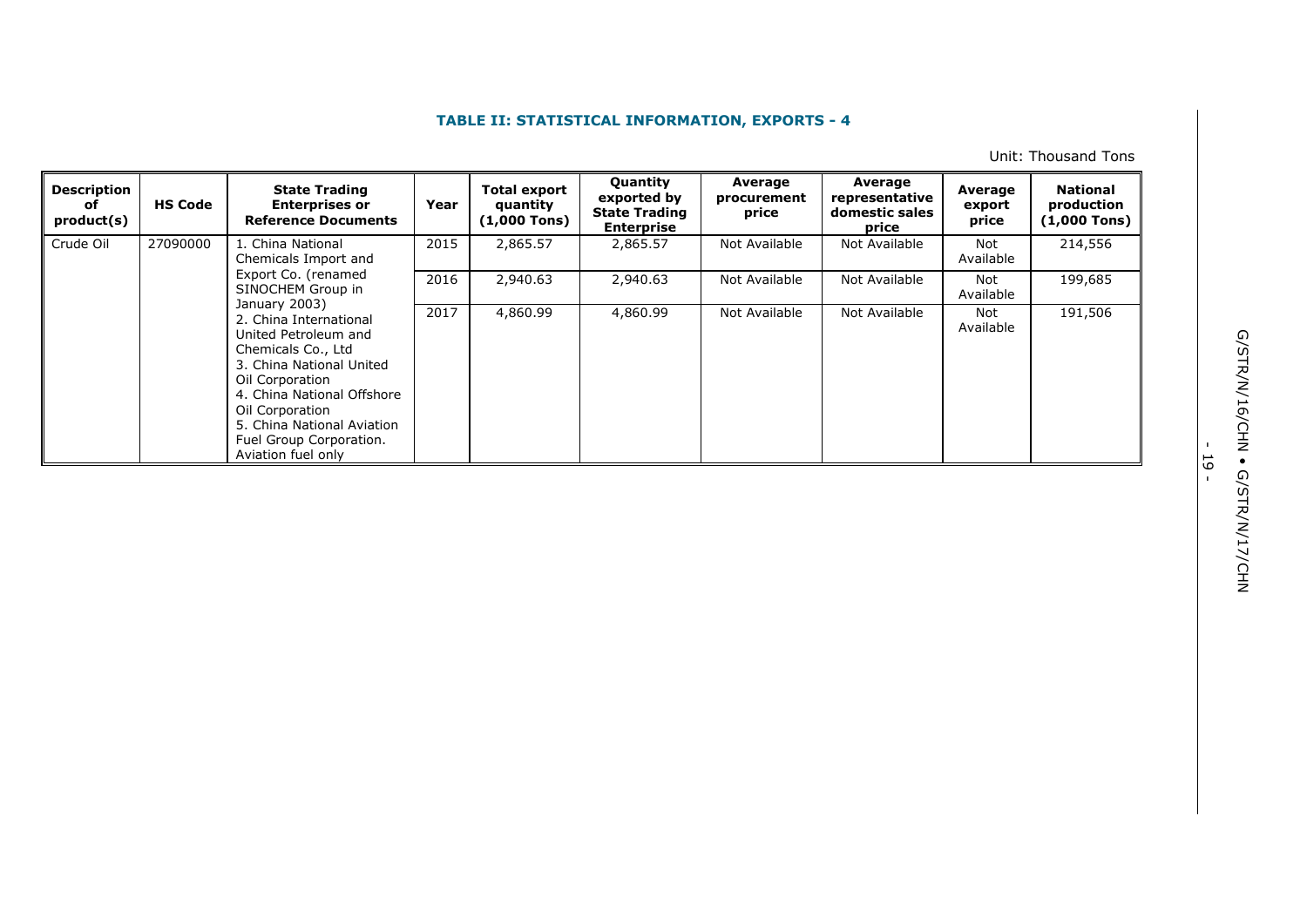Unit: Thousand Tons

| <b>Description</b><br>оf<br>product(s) | <b>HS Code</b>                                                                                                                   | <b>State Trading</b><br><b>Enterprises or</b><br><b>Reference Documents</b>                                                                                                                                                                        | Year | <b>Total export</b><br>quantity<br>$(1,000$ Tons) | <b>Quantity</b><br>exported by<br><b>State Trading</b><br><b>Enterprise</b> | Average<br>procurement<br>price | Average<br>representative<br>domestic sales<br>price | Average<br>export<br>price | <b>National</b><br>production<br>$(1,000$ Tons) |
|----------------------------------------|----------------------------------------------------------------------------------------------------------------------------------|----------------------------------------------------------------------------------------------------------------------------------------------------------------------------------------------------------------------------------------------------|------|---------------------------------------------------|-----------------------------------------------------------------------------|---------------------------------|------------------------------------------------------|----------------------------|-------------------------------------------------|
| Processed<br>oil                       | 27101210<br>27101220                                                                                                             | 1. China National<br>Chemicals Import and                                                                                                                                                                                                          | 2015 | 25,597.73                                         | 25,597.73                                                                   | Not Available                   | Not Available                                        | Not<br>Available           | 360,831                                         |
|                                        | 27101291<br>27101299<br>27101911                                                                                                 | Export Co. (renamed<br>SINOCHEM Group in<br>January 2003)                                                                                                                                                                                          | 2016 | 38,425.30                                         | 38,425.30                                                                   | Not Available                   | Not Available                                        | Not<br>Available           | 374,205                                         |
|                                        | 27101912<br>27101919<br>27101923<br>27101922<br>27101929<br>27101992<br>27101991<br>27101993<br>27101999<br>27102000<br>27111100 | 2. China International<br>United Petroleum and<br>Chemicals Co. Ltd<br>3. China National United<br>Oil Corporation<br>4. China National Offshore<br>Oil Corporation<br>5. China National Aviation<br>Fuel Group Corporation.<br>Aviation fuel only | 2017 | 41,045.32                                         | 41,045.32                                                                   | Not Available                   | Not Available                                        | Not<br>Available           | 385,185                                         |

- 20 -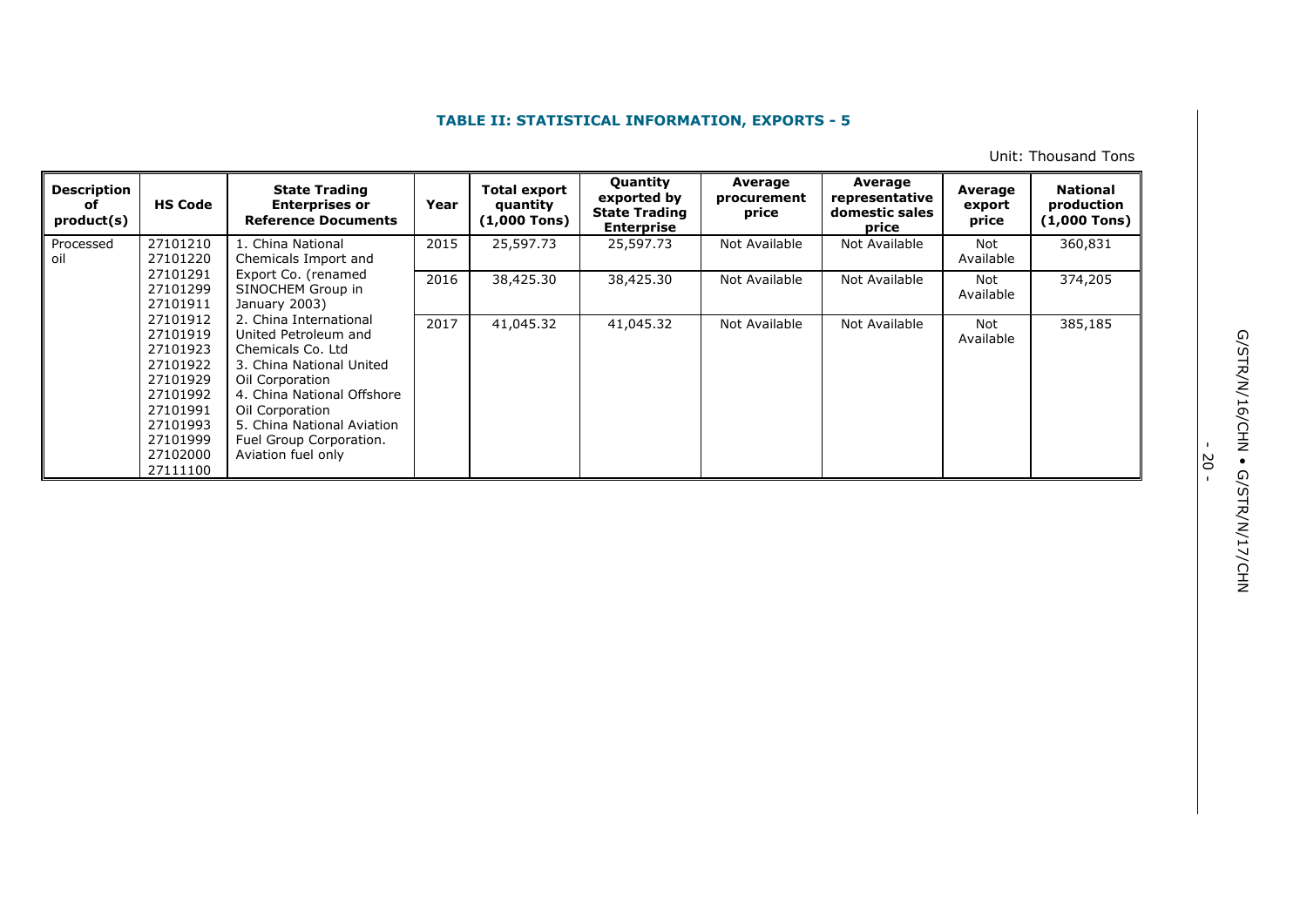Unit: Thousand Tons

| <b>Description of</b><br>product(s)                 | <b>HS Code</b>                                                                                           | <b>State Trading</b><br><b>Enterprises or</b><br><b>Reference Documents</b> | Year | <b>Total export</b><br>quantity<br>$(1,000$ Tons) | <b>Quantity</b><br>exported by<br><b>State Trading</b><br><b>Enterprise</b> | Average<br>procurement<br>price | Average<br>representative<br>domestic sales<br>price | Average<br>export<br>price | <b>National</b><br>production<br>(1,000<br>Tons) |
|-----------------------------------------------------|----------------------------------------------------------------------------------------------------------|-----------------------------------------------------------------------------|------|---------------------------------------------------|-----------------------------------------------------------------------------|---------------------------------|------------------------------------------------------|----------------------------|--------------------------------------------------|
| Tungsten and<br>tungstate                           | 26110000<br>26209910                                                                                     | MOFCOM Circular Shang<br>Mao Han No. 975 of                                 | 2015 | 16.69                                             | 16.69                                                                       | Not Available                   | Not Available                                        | Not<br>Available           | Not Available                                    |
| products<br>(including)<br>tungsten ore,            | 26209990<br>28418010<br>28418040                                                                         | 2014, No. 1012 of 2015,<br>No. 969 of 2016                                  | 2016 | 20.26                                             | 20.26                                                                       | Not Available                   | Not Available                                        | Not<br>Available           | Not Available                                    |
| ammonium<br>paratungstate,<br>tungsten<br>products) | 28259011<br>28259012<br>28259019<br>28418020<br>28418030<br>28499020<br>81011000<br>81019400<br>81019700 |                                                                             | 2017 | 27.69                                             | 27.69                                                                       | Not Available                   | Not Available                                        | Not<br>Available           | Not Available                                    |

- 21 -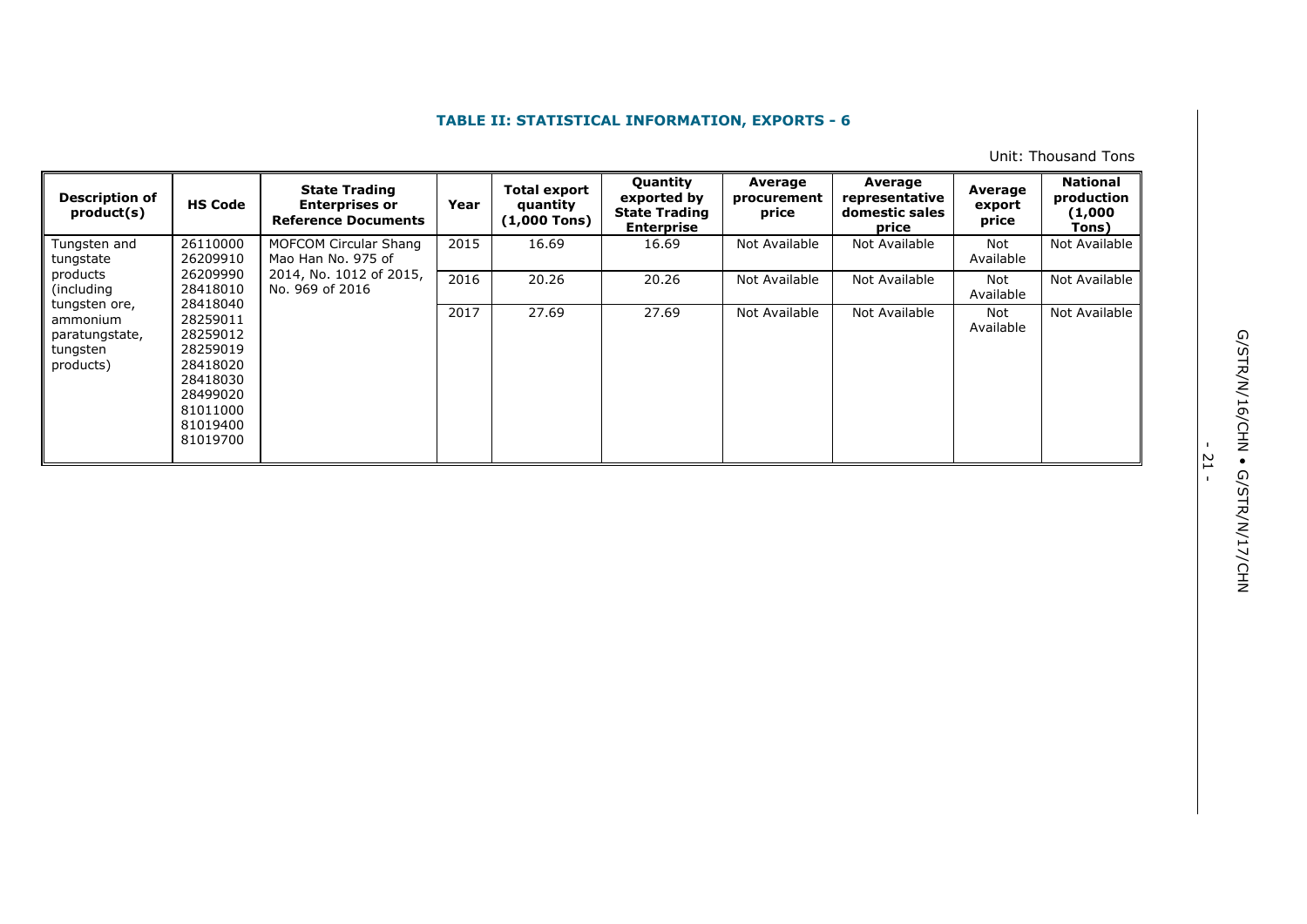Unit: Thousand Tons

| <b>Description of</b><br>product(s)                           | <b>HS Code</b>                   | <b>State Trading</b><br><b>Enterprises or</b><br><b>Reference Documents</b> | Year | <b>Total export</b><br>quantity<br>$(1,000$ Tons) | <b>Quantity</b><br>exported by<br><b>State Trading</b><br><b>Enterprise</b> | Average<br>procurement<br>price | Average<br>representative<br>domestic sales<br>price | Average<br>export<br>price | <b>National</b><br>production<br>(1,000<br>Tons) |
|---------------------------------------------------------------|----------------------------------|-----------------------------------------------------------------------------|------|---------------------------------------------------|-----------------------------------------------------------------------------|---------------------------------|------------------------------------------------------|----------------------------|--------------------------------------------------|
| Antimony<br>and<br>antimony                                   | 26171010<br>26171090             | MOFCOM Circular Shang<br>Mao Han No. 975 of                                 | 2015 | 35.57                                             | 35.57                                                                       | Not Available                   | Not Available                                        | Not<br>Available           | 313                                              |
| products<br>(including)                                       | 28258000<br>81101010             | 2014, No. 1012 of 2015,<br>No. 969 of 2016                                  | 2016 | 46.29                                             | 46.29                                                                       | Not Available                   | Not Available                                        | Not<br>Available           | 312                                              |
| antimony ore,<br>antimony oxides<br>and antimony<br>products) | 81101020<br>81102000<br>81109000 |                                                                             | 2017 | 41.74                                             | 41.74                                                                       | Not Available                   | Not Available                                        | <b>Not</b><br>Available    | 297                                              |

- 22 -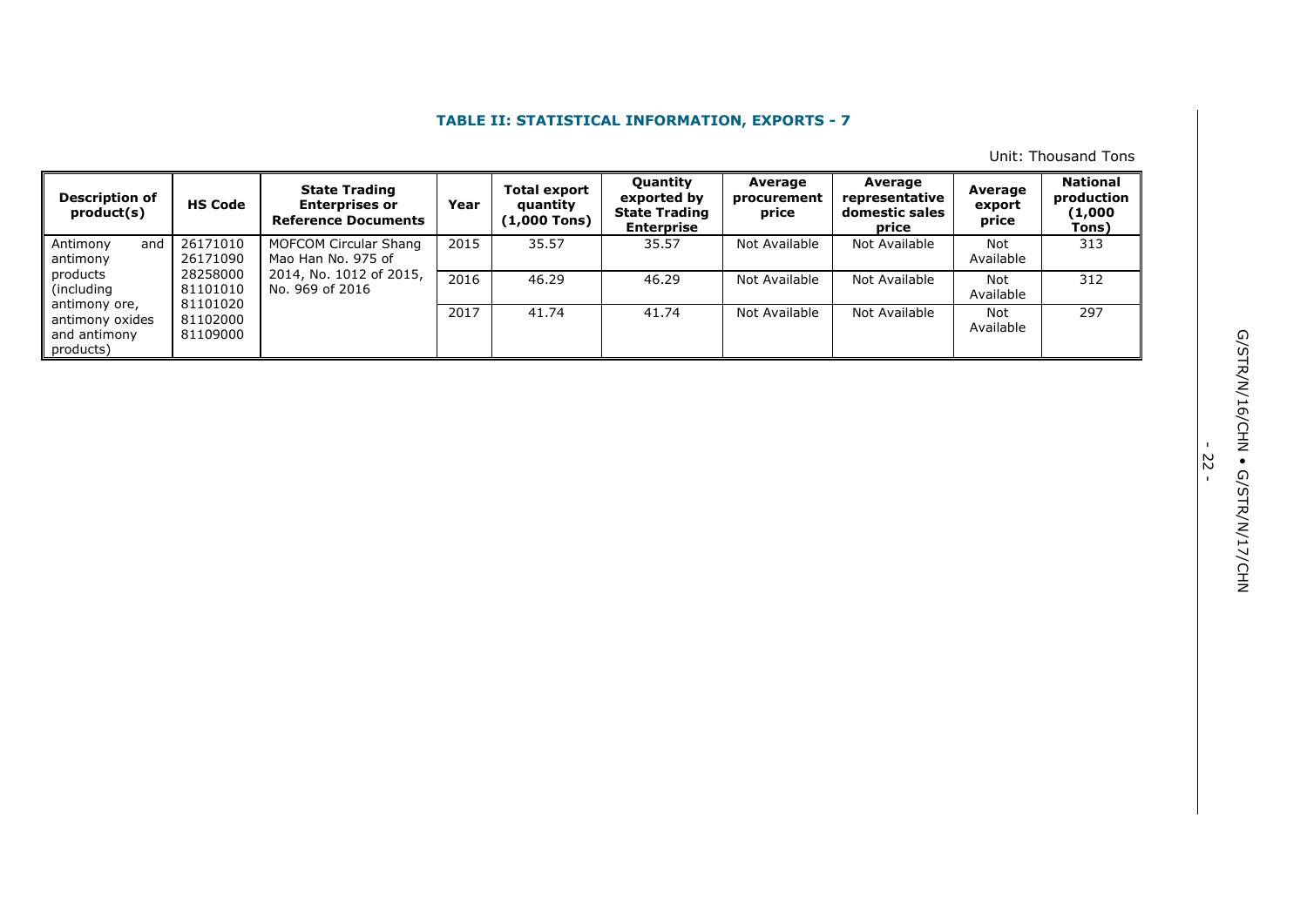Unit: Thousand Tons

| <b>Description of</b><br>product(s) | <b>HS Code</b>                               | <b>State Trading</b><br><b>Enterprises or</b><br><b>Reference Documents</b> | Year | <b>Total export</b><br>quantity<br>1,000 Tons) | <b>Quantity</b><br>exported by<br><b>State Trading</b><br><b>Enterprise</b> | Average<br>procurement<br>price | Average<br>representative<br>domestic sales<br>price | Average<br>export<br>price | <b>National</b><br>production<br>(1,000<br>Tons) |
|-------------------------------------|----------------------------------------------|-----------------------------------------------------------------------------|------|------------------------------------------------|-----------------------------------------------------------------------------|---------------------------------|------------------------------------------------------|----------------------------|--------------------------------------------------|
| Silver                              | 71061011<br>71061019                         | MOFCOM Circular Shang<br>Mao Han No. 975 of                                 | 2015 | 2.10                                           | 2.10                                                                        | Not Available                   | Not Available                                        | Not<br>Available           | Not Available                                    |
|                                     | 71061021<br>71061029                         | 2014, No.1012 of 2015,<br>No. 969 of 2016                                   | 2016 | 1.95                                           | 1.95                                                                        | Not Available                   | Not Available                                        | Not<br>Available           | Not Available                                    |
|                                     | 71069110<br>71069190<br>71069210<br>71069290 |                                                                             | 2017 | 2.65                                           | 2.65                                                                        | Not Available                   | Not Available                                        | Not<br>Available           | Not Available                                    |

-<br>23 -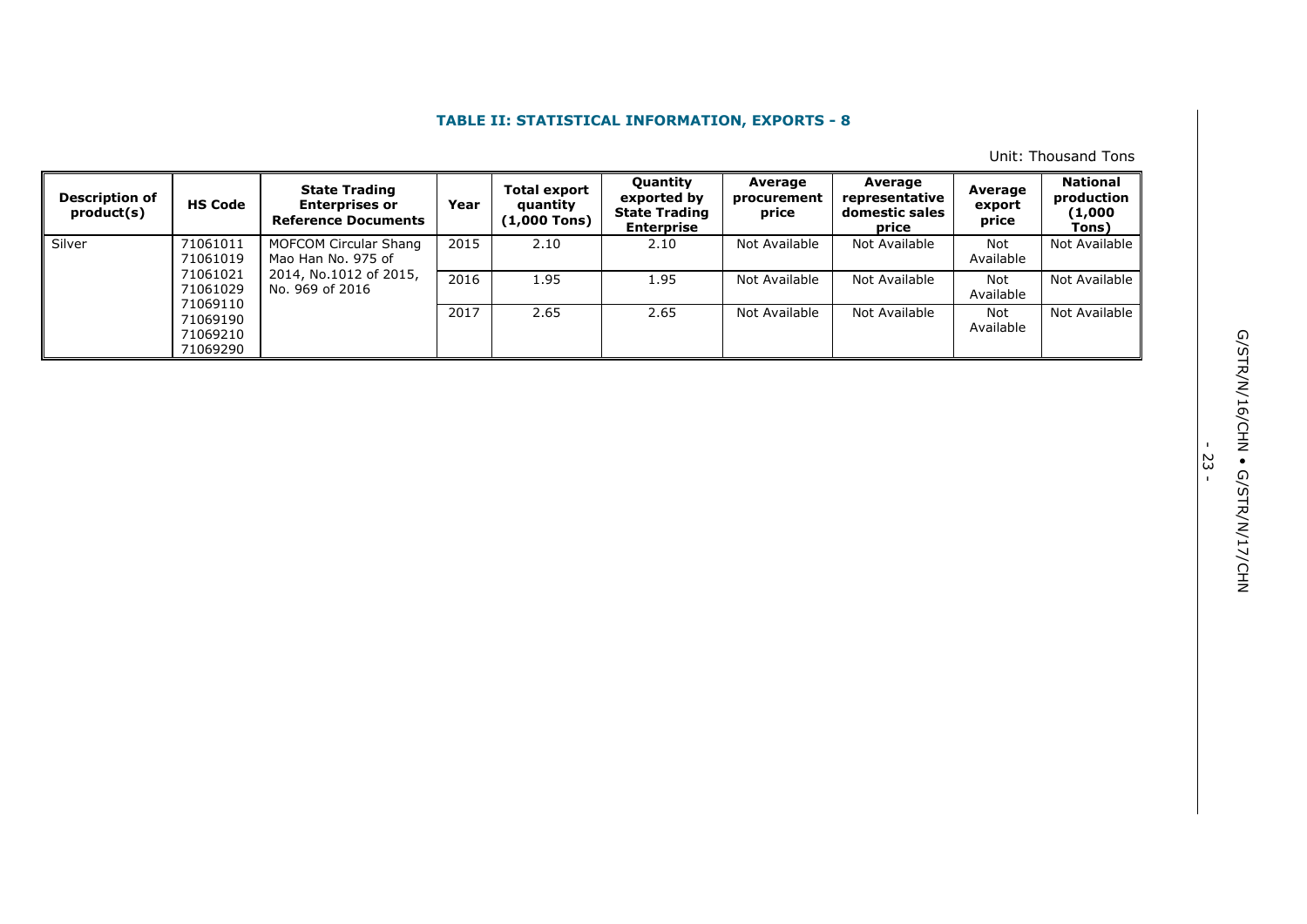Unit: Thousand Tons

| <b>Description</b><br>of<br>product(s) | <b>HS Code</b>                                                                                                                                           | <b>State Trading</b><br><b>Enterprises or</b><br>Reference<br><b>Documents</b> | Year | <b>Total</b><br>export<br>quantity<br>(1,000)<br>Tons) | <b>Total</b><br>export<br>quantity<br>(1,000,000)<br>pieces) | Quantity<br>exported<br>by state<br>trading<br>enterprise<br>(1,000)<br>tons) | Quantity<br>exported<br>by state<br>trading<br>enterprise<br>(1,000.000)<br>pieces) | Average<br>procure-<br>ment<br>price | Average<br>represent-<br>tative<br>domestic<br>sales price | Average<br>export<br>price | <b>National</b><br>production<br>(billion<br>pieces) |
|----------------------------------------|----------------------------------------------------------------------------------------------------------------------------------------------------------|--------------------------------------------------------------------------------|------|--------------------------------------------------------|--------------------------------------------------------------|-------------------------------------------------------------------------------|-------------------------------------------------------------------------------------|--------------------------------------|------------------------------------------------------------|----------------------------|------------------------------------------------------|
| Tobacco                                | 24011010<br>24011090<br>24012010                                                                                                                         | As listed in<br><b>MOFTEC</b><br>Announcement                                  | 2015 | 11,019                                                 | 241                                                          | Not Available                                                                 | 2,410                                                                               | Not<br>Available                     | Not Available                                              | Not<br>Available           | 2,589.07                                             |
|                                        | 24012090<br>24013000<br>24021000                                                                                                                         | No. 44 of 2001                                                                 | 2016 | 10,144                                                 | 265                                                          | Not Available                                                                 | 2,650                                                                               | Not<br>Available                     | Not Available                                              | <b>Not</b><br>Available    | 2,382.58                                             |
|                                        | 24022000<br>24029000<br>24031100<br>24031900<br>24039100<br>24039900<br>48131000<br>48132000<br>48139000<br>55021010<br>56012210<br>84781000<br>84789000 |                                                                                | 2017 | 11,304                                                 | 308                                                          | Not Available                                                                 | 3,080                                                                               | Not<br>Available                     | Not Available                                              | Not<br>Available           | 2,344.83                                             |

- 24 -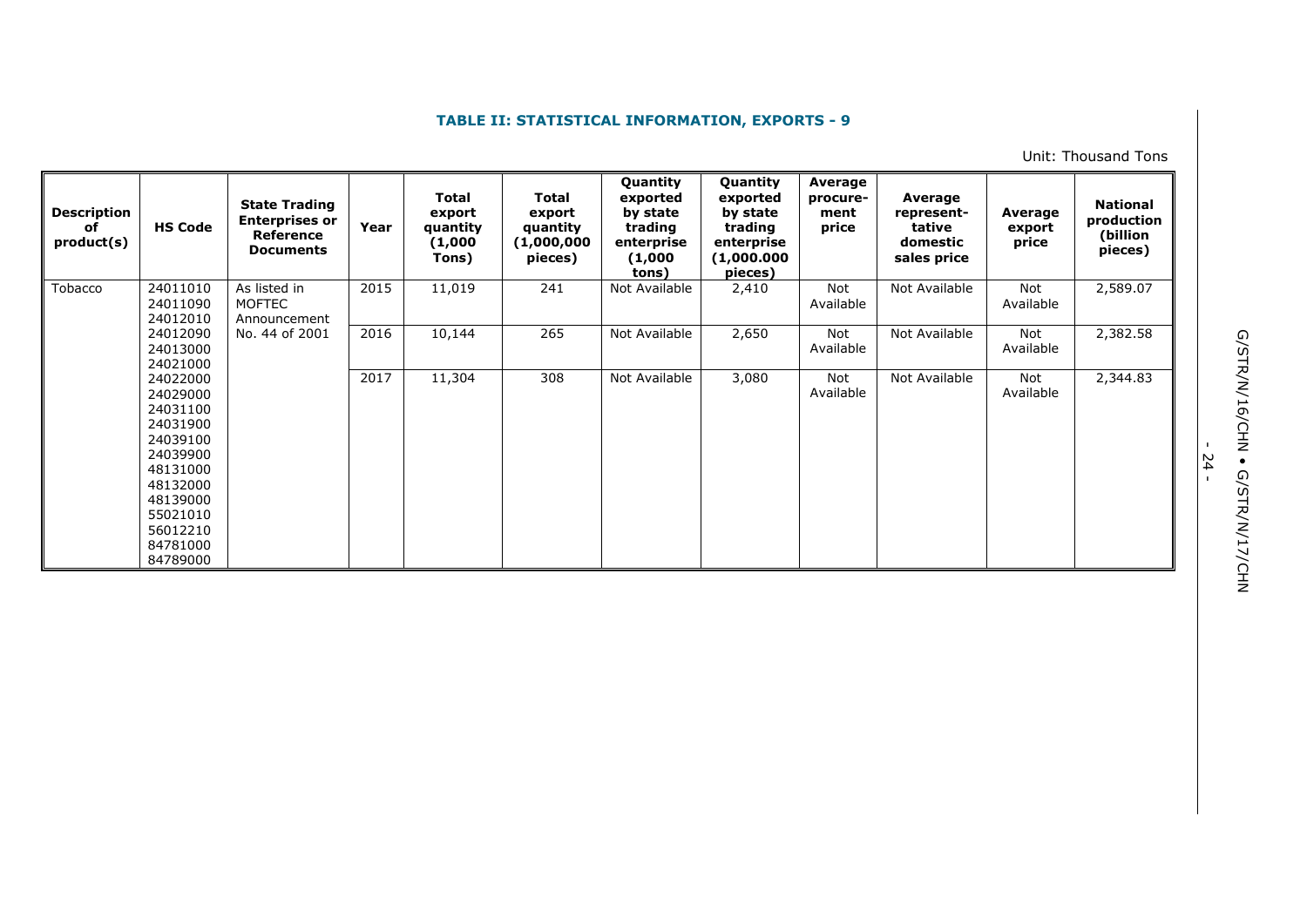Unit: Ten Thousand Tons

| <b>Description of</b><br>product(s) | <b>HS Code</b>       | <b>State Trading</b><br><b>Enterprises or</b><br><b>Reference Documents</b>                                                                                                                                                                                                                                      | Year | <b>Total Export</b><br>quantity<br>$(1,000$ Tons) | Quantity<br>exported by<br><b>State Trading</b><br><b>Enterprise</b> | Average<br>procurement<br>price | Average<br>representative<br>domestic sales<br>price | Average<br>export<br>price | <b>National</b><br>production<br>(1,000<br>Tons) |
|-------------------------------------|----------------------|------------------------------------------------------------------------------------------------------------------------------------------------------------------------------------------------------------------------------------------------------------------------------------------------------------------|------|---------------------------------------------------|----------------------------------------------------------------------|---------------------------------|------------------------------------------------------|----------------------------|--------------------------------------------------|
| Cotton                              | 52010000<br>52030000 | 1. China National Textile<br>Import and Export Co.                                                                                                                                                                                                                                                               | 2015 | 29                                                | 29                                                                   | Not Available                   | Not Available                                        | Not<br>Available           | 5,603                                            |
|                                     |                      | (renamed Chinatex<br>Corporation in                                                                                                                                                                                                                                                                              | 2016 | 8                                                 | 8                                                                    | Not Available                   | Not Available                                        | Not<br>Available           | 5,299                                            |
|                                     |                      | May 2005)<br>2. Xinjiang Uygur<br>Autonomous Region<br>Cotton and Jute Import<br>& Export Co.<br>3. Xinjiang NongKen<br>Import & Export Co. Ltd.<br>(renamed Xinjiang Yin<br>Long International<br>Agriculture Cooperation<br>Co., Ltd in<br>September 2012)<br>4. China National Cotton<br>Reserves Corporation | 2017 | 17                                                | 17                                                                   | Not Available                   | Not Available                                        | Not<br>Available           | 5,486                                            |

G/STR/N/16/CHN . G/STR/N/17/CHN G/STR/N/16/CHN • G/STR/N/17/CHN

י<br>ר<br>י